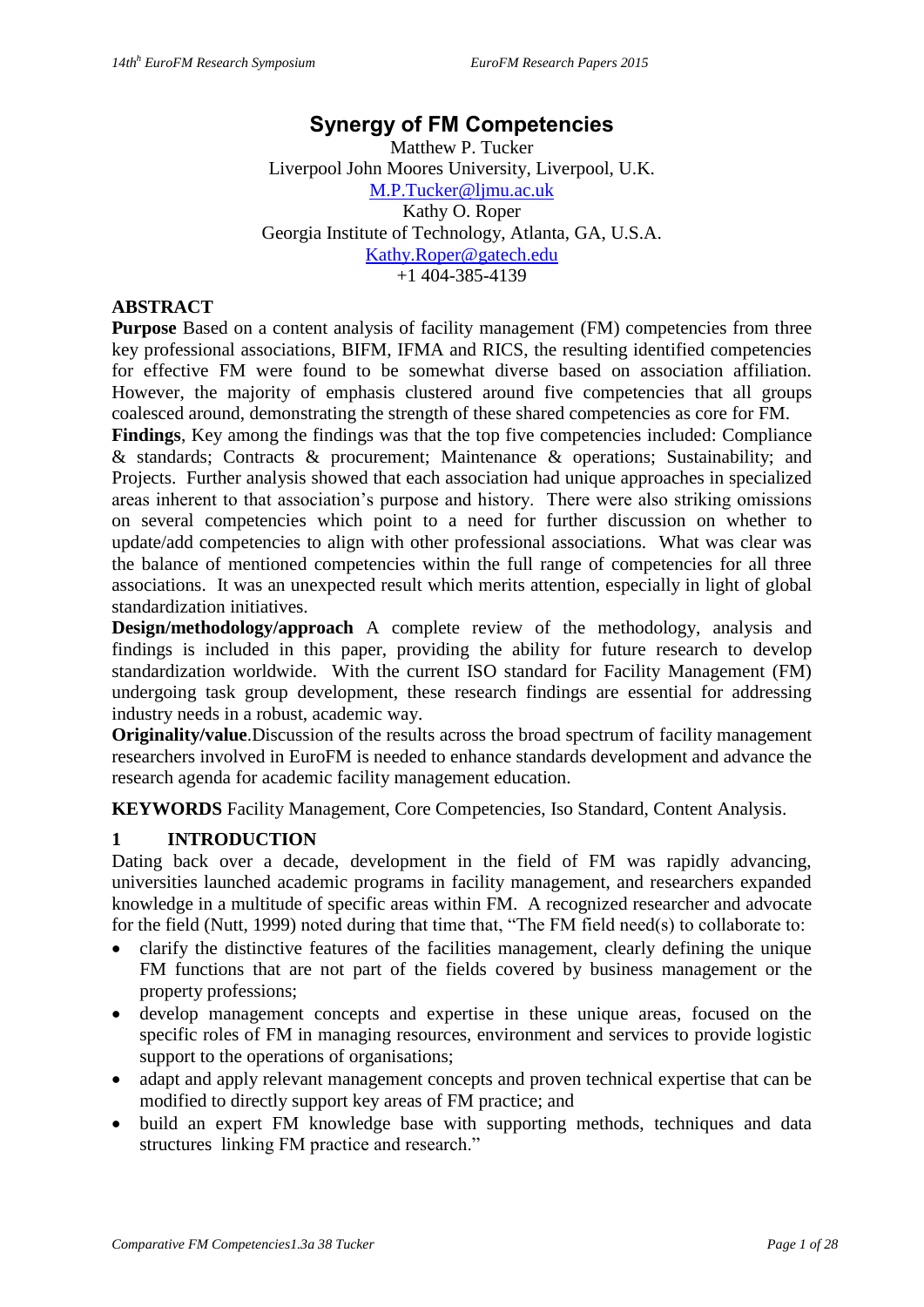Almost two decades on, these collaborative needs still exist and little clarity to distinguish facility management has emerged beyond a number of initiatives related to sustainability and life-cycle cost analysis for facilities. Therefore, the standardization of facility management practice, terms and methods is considered an important path to advancing and improving the field. This research utilized content analysis methods to learn the similarities and dissimilarities of core competencies as published from the three key industry associations for FM: British Institute of Facilities Management (BIFM); International Facility Management Association (IFMA); and the Royal Institution of Chartered Surveyors (RICS). It is also suggested that U.S. and U.K. impacts would be expected to have similar impacts in Europe since European facility management practice is similarly based on competencies as outlined in the approved EN 15221-1 2006 documentation for client demands in two areas: Space and Infrastructure; and People and Organisation (European Committee for Standardization, 2006). The findings from this analysis confirm that the industry has grown, matured and added substantial responsibilities beyond the basic maintenance and operational functions that formed the basis of the field. However, there were a number of dissimilarities that are worth noting as they provide points of departure for some of the overlapping but differing areas of competencies.

#### **2 PROFESSIONAL DEVELOPMENT**

Historically, "profession" has been controversial and among sociologists, never completely defined. However, considering "the nebulous area of the sociology of the professions" Habenstein states that

"The concept of profession applies principally to an ongoing pattern of organized action. The representative schema is (1) cultural tradition, (2) functional requisites, (3) structures, (4) role interaction, and (5) (usually) strain." (Habenstein, 1963)

These four or five schemas form the basis of consideration for any occupation as a profession. Despite the fact that European countries do not formally acknowledge "profession" as a unique term as described by noted sociologist Sciulli, the globalization of society and the tendency in many service provision companies for cross-border growth requires a standardization of the profession or occupation.

"Not a single Continental language either before or after the Second World War developed indigenously a term synonymous with or generally equivalent to the English term 'profession'. Rather, the terms closest in German, French and Italian all refer to the educated middle classes generally (e.g. Bildungsburgertum). This situation on the Continent has not changed substantially even half a century after the Second World War." (Sciulli, 2007). In order to truly be considered a "profession" Cruess, et.al. (2004) propose the following definition:

"Profession: An occupation whose core element is work based upon the mastery of a complex body of knowledge and skills. It is a vocation in which knowledge of some department of science or learning or the practice of an art founded upon it is used in the service of others. Its members are governed by codes of ethics and profess a commitment to competence, integrity and morality, altruism, and the promotion of the public good within their domain. These commitments form the basis of a social contract between a profession and society, which in return grants the profession a monopoly over the use of its knowledge base, the right to considerable autonomy in practice and the privilege of self-regulation. Professions and their members are accountable to those served and to society."

Similar definitions of "profession" by others focus on moral responsibilities, organized framework of education, and/or support to society (Barnes, 2014; Chotipanich, 2004; Dohner, 2004). Promoting these three foci, all three of the analyzed associations meet these criteria, providing the support to consider facility management as a profession. Growth and maturity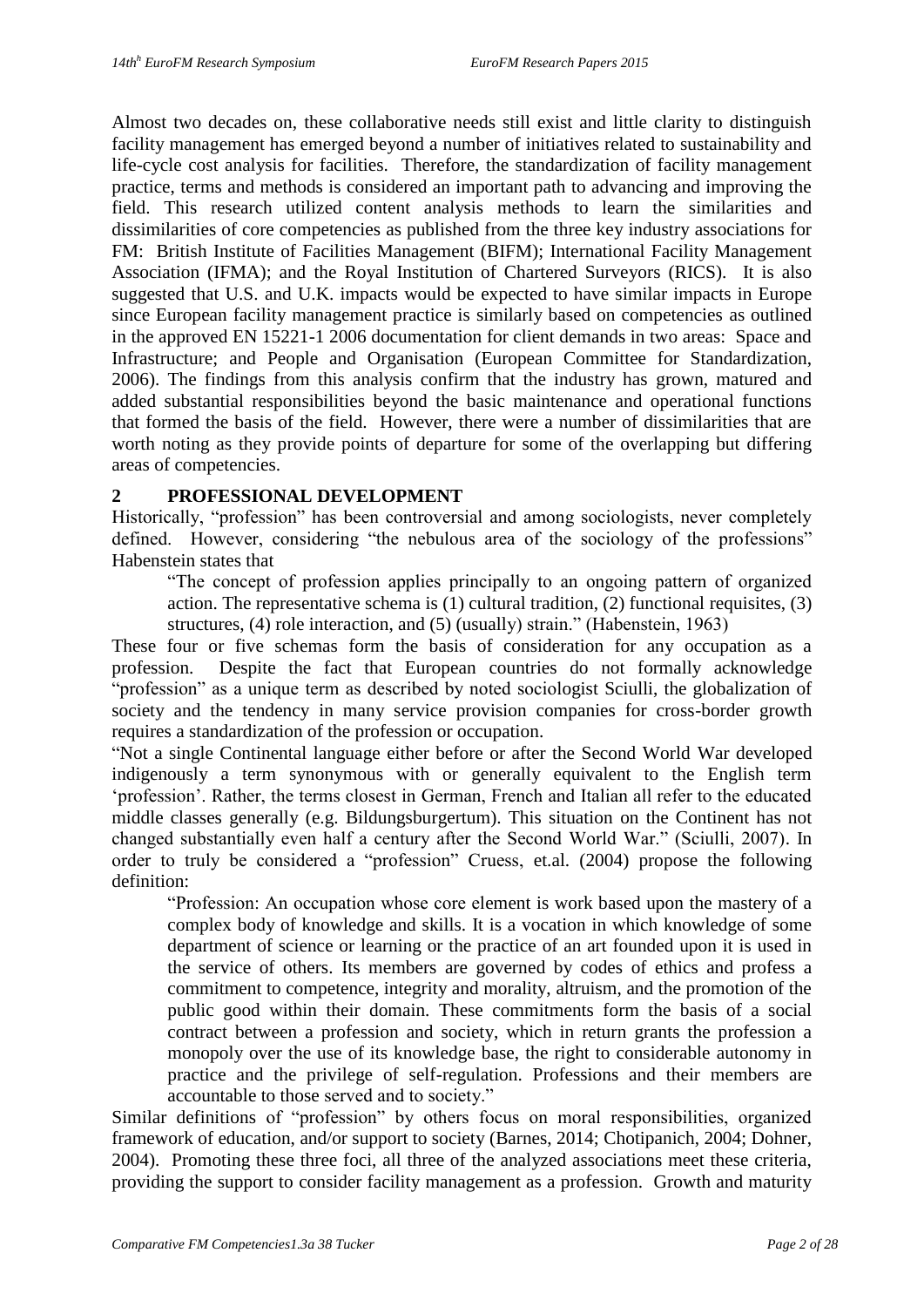have added responsibilities to the practice of FM and Tay and Ooi (2001) provided a graphic shown in Figure 1 to enhance understanding of the themes and impacts that workplace provision requires for a typical facility manager. These themes are helpful, but do not provide accurate understanding of the breadth of responsibilities seen in most FM organizations.



The International Federation of Accountants provides the following professional objectives which outline a more generic list of best practices for a profession and could be adapted for other professions like FM:

- "Protecting the public interest by ensuring observance by its members of the highest standards of professional and ethical behavior
- Determining the eligibility criteria for membership of the body
- Regulating members in public practice
- Promoting the interests of its members
- Determining the entry requirements for students
- Promoting the education, training and certification of accountants (including continuing professional development and practical experience)
- Developing good relationships with government, other national professional accountancy bodies and regional groupings" (International Federation of Accounts, 2010)

An identified challenge by Nenonen and Lindahl (2014) is the need to manage collaboration between the various fields of research within the facility management industry, and collaboration with business and other third parties to demonstrate results within practice. Nor, et.al. (2014) posit a primary differentiating focus between U.K. and U.S. facility management, as the U.K. focus on cost efficiency, whereas the U.S. focus is on organizational effectiveness. Their assessment is based on prior literature, pointing out a difference in research objectives between the two countries. As leaders in the development of the industry, these two countries' differing approaches demonstrate the need for more global focus on standardization, to maximize the impact and growth worldwide**.** 

# **3 CORE COMPETENCIES DEFINED**

The BIFM has identified 10 functional areas performed in FM. IFMA utilized a global job task analysis to determine 11 competency areas of FM. The RICS includes 10 mandatory competencies and additional technical competencies in their candidate achievement record documentation for assessment of professional competence (APC).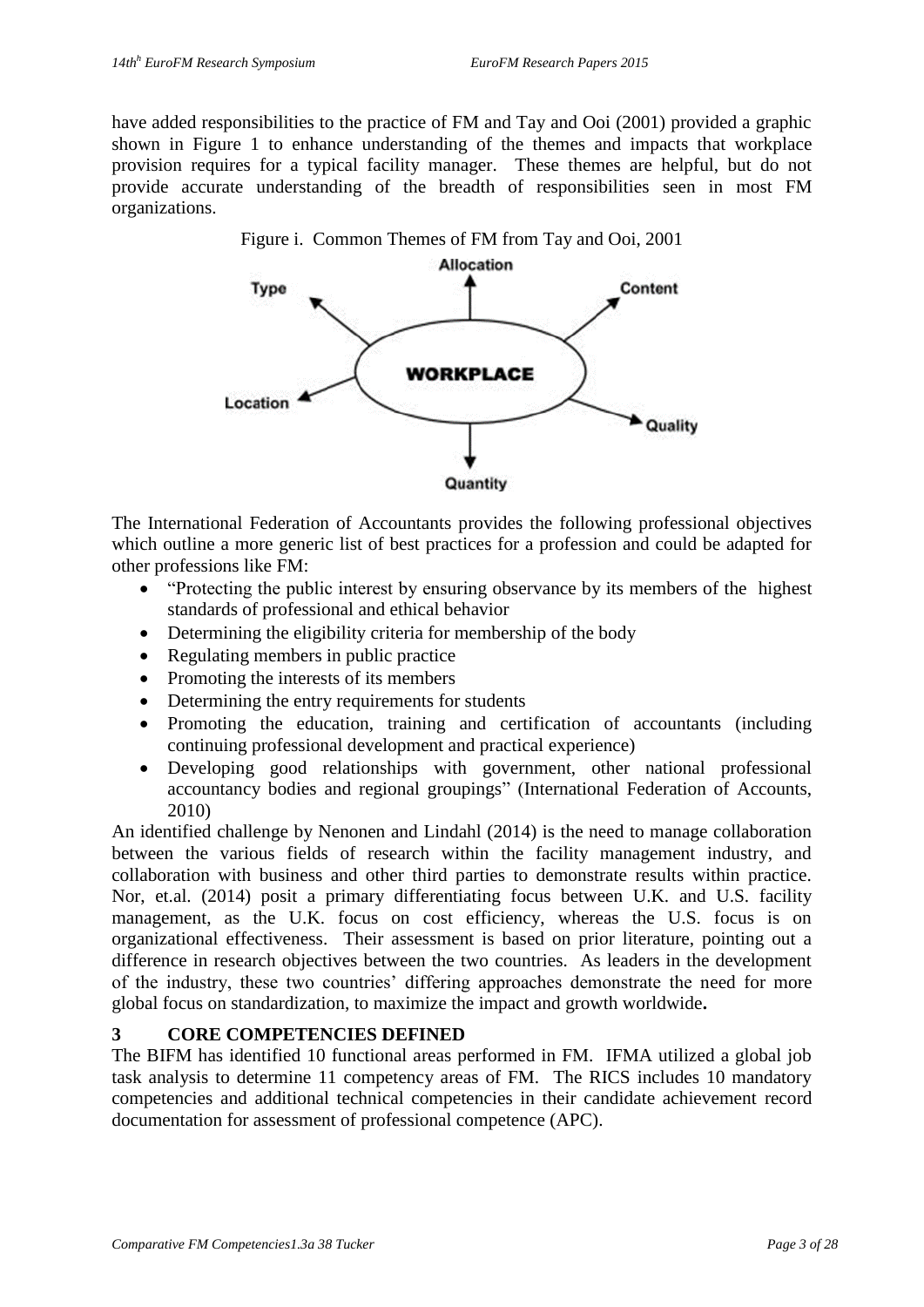BIFM identifies these ten functional areas in their Facilities Management Professional Standards Framework

- 1. The role of facilities management knowledge to add value to an organization
- 2. Strategy and policy development develops FM strategy and policy
- 3. Leadership and management develops and manages a highly motivated and skilled FM workforce in a dynamic environment
- 4. Business continuity and compliance builds business resilience and contains business risk
- 5. Business support services management delivery FM solutions aligned with business objectives
- 6. Property portfolio management maximizes and protects the value of property assets and ensures fitness for purpose
- 7. Quality management and customer service fulfills customer expectations and quality requirements
- 8. Finance and IT optimses finance and IT resources
- 9. Procurement and contract management creates value through procurement and contract management
- 10. Sustainability Minimises impact on environment through sustainable practices and efficient use of resources

IFMA defines these eleven competencies:(Competency areas as determined by GJTA Task Force 3/30/2009)

- 1. Communication -- communication plan and processes for both internal and external stakeholders.
- 2. Emergency Preparedness and Business Continuity -- emergency and risk management plans, procedures.
- 3. Environmental Stewardship and Sustainability -- sustainable management of built and natural environments.
- 4. Finance and Business -- strategic plans, budgets, financial analyses, procurement.
- 5. Human Factors -- healthful and safe environment, security, employee development.
- 6. Leadership and Strategy -- strategic planning; organize, staff and lead facility organization.
- 7. Operations and Maintenance -- building operations and maintenance, occupant services.
- 8. Project Management -- oversight and management of all projects and related contracts.
- 9. Quality -- best practices, process improvements, audits and measurements.
- 10. Real Estate and Property Management -- real estate planning, acquisition, disposition.
- 11. Technology -- facility management technology, workplace management systems.

RICS provides for three levels of competence and options for competency areas:

#### Mandatory competencies:

Level 3 • Conduct rules, ethics and professional practice

Level 2 • Client care • Communication and negotiation • Health and safety

Level 1 • Accounting principles and procedures • Business planning • Conflict avoidance, management and dispute resolution procedures • Data management • Sustainability • Team working

Core competencies: Two competencies to Level 3 and two competencies to Level 2 from the list below. • Analysis of client requirements • Corporate real estate management • Maintenance management • Procurement and tendering • Project financial control and reporting • Supplier management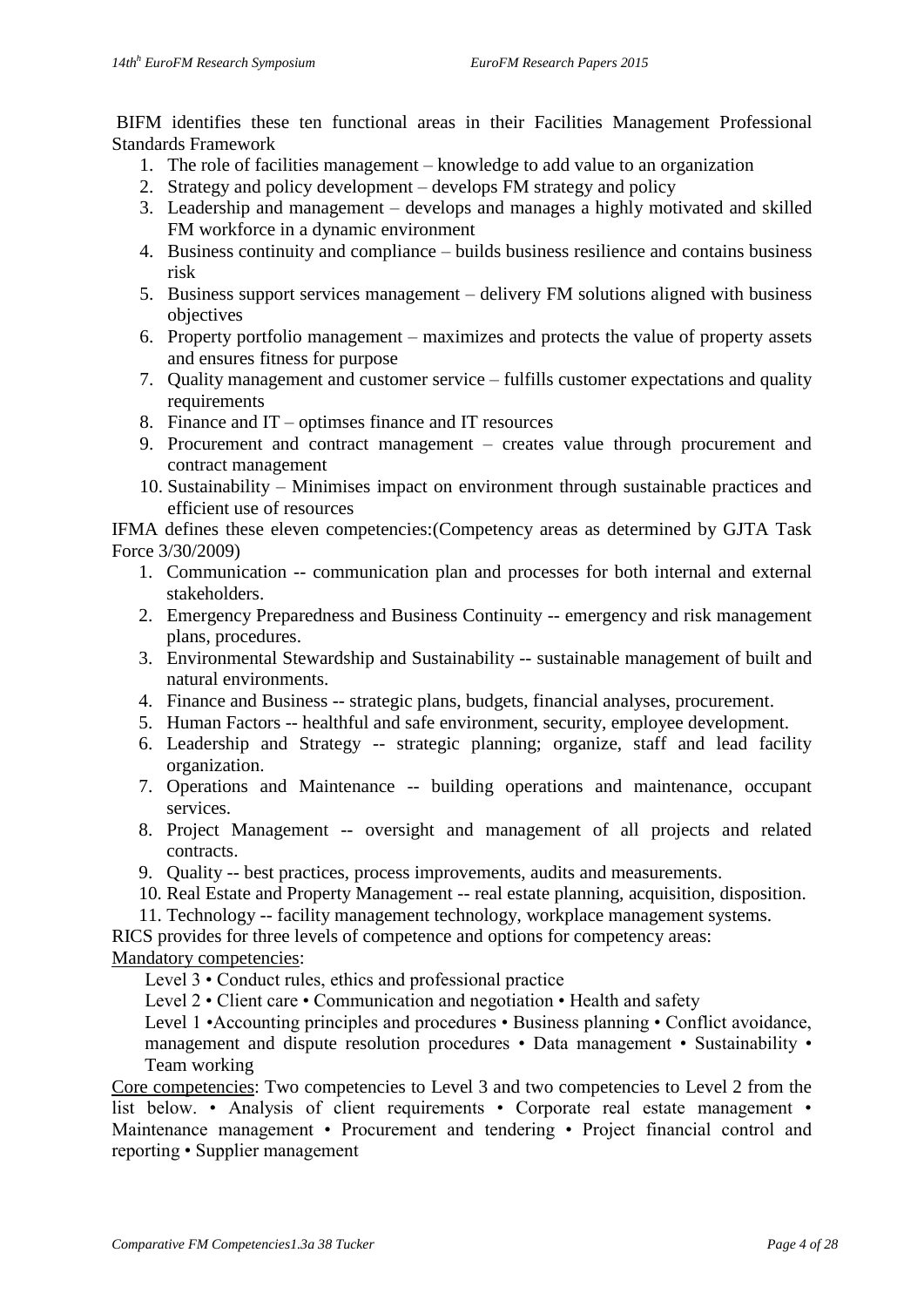Optional competencies: One competency to Level 3 and two competencies to Level 2 from the list below (including any core competencies not already used). • Building Information modelling (BIM) management • Construction technology and environmental services • Consultancy services • Contract administration • Contract practice • Design and specification • Environmental management • Fire safety • GIS • Landlord and tenant (including rent reviews and lease renewals) • Project audit • Project financial control and reporting • Property management • Strategic real estate consultancy • Works progress and quality management • Conflict avoidance, management and dispute resolution procedures or Health and safety (must be taken to Level 3) or Sustainability

#### **Plus one competency to Level 2 from the full list of technical competencies, including any not already chosen from the lists on this page. (RICS, 2014)**

While similar in number of competency areas, the analysis revealed that the details defined in each association's competency standards differed to a great degree. Similarly, the number of individual occurrences of concepts was clustered in the 161, 152, and 151 occurrences (see Table 1 for list and total occurrences). However the distribution of these occurrences is different for each association as described in the methodology section to follow.

# **4 METHODOLOGY**

In order to determine a synergized set of FM competencies across BIFM, IFMA and RICS, a content analysis approach was taken. Content analysis essentially involves the process of analyzing large amounts of qualitative data and reducing it into quantitative data, in which Grbich (2007) refers to data reduction as 'the process of reducing the data into meaningful groupings'. A more traditional/ established definition of content analysis is by Berelson (1952) who states that it is 'a research technique for the objective, systematic and quantitative description of the manifest content of communication'. Bryman and Bell (2011) provide an interesting critique of this definition identifying the two factors:

• Objectivity – being transparent in the coding of data; avoiding bias

 $\bullet$  Being systematic – application of the coding process is done in a consistent manner Therefore, to ensure that the competency documents were analyzed fairly and

comprehensively, the following steps were taken:

- 1. Applying a definition to the recording units in most instances sentences were classified as one recording unit, but sometimes this only consisted of one or two words, depending on the level of detail provided.
- 2. Definition of coding categories these categories were developed organically depending on the content.
- 3. Reviewing of categories once the categories had been created they were reviewed to ensure each was developed consistently.

The coding of the competency documents was achieved using a computer-assisted qualitative data analysis (CAQDA) tool known as NVivo. Within NVivo codes are stored in 'nodes', which 'become points at which concepts potentially branch out into a network of subconcepts or dimensions' (Bazeley, 2007, p83). NVivo works similarly to a filing system, where sources can be filed away into organized folders, or in these case nodes, which are created for a particular code or theme to be stored. The steps that were taken to effectively code the data using NVivo follow a similar framework to the one suggested by Braun and Clarke (2006), which took the following steps:

1. **Familiarizing yourself with the data** – each professional document was read through informally by the readers in order to help familiarize with the depth and breadth of the content and rough notes were made at this point with any initial thoughts or ideas.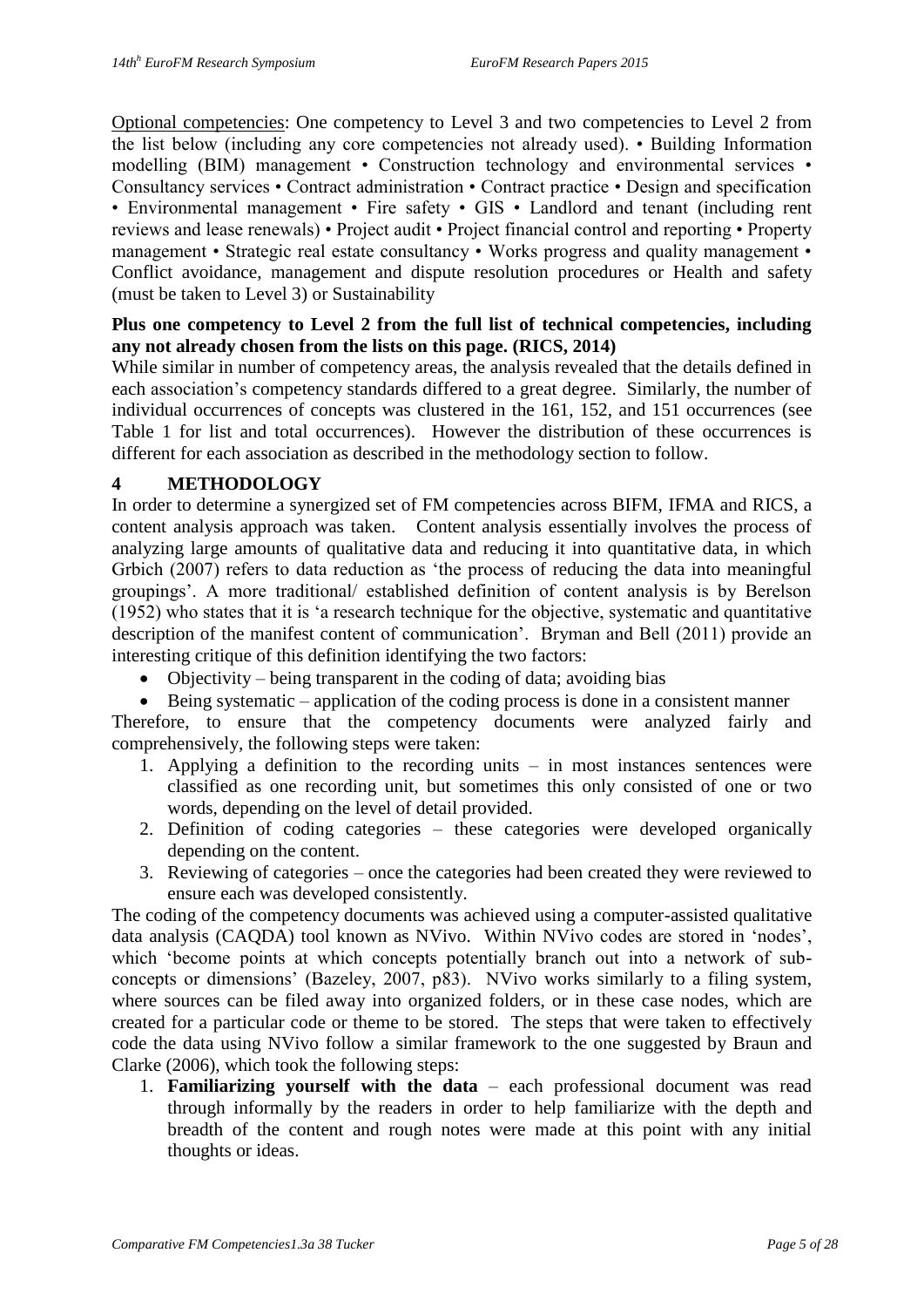- 2. **Generating codes within Nvivo** once the authors were familiar with the content within the documents, they were coded by identifying features of the data that appeared interesting to the authors (Braun and Clarke, 2006).
- 3. **Searching for themes** once the data was coded, the analysis could move to a broader level by looking across all cases and restructuring the free nodes into possible themes. Within Nvivo, these themes are known as 'tree nodes'.
- 4. **Reviewing themes** once the broad themes were generated, which by this point formed the main competency areas, the themes were reviewed to understand whether they should be merged into larger themes, or separated into smaller themes, depending on how many times they were coded.
- 5. **Defining and naming themes** the definition of each theme was then reviewed to ensure the correct terminology was being used so it was easily recognizable.
- 6. **Producing the report** finally a coding report was produced identifying the number of coded passages of text for each theme, which was split across the three professional documents.

One of the main reasons for using Nvivo was to aid in the organized method of storing codes and themes within the nodes as described by Bazeley and Jackson:

- "The original source (transcript) always remains intact
- Information about the source and location of a quote is always preserved
- It is always possible to view coded passages in its original context
- Changes to the document are reflected in the text viewed through nodes" (2013).

# **5 FINDINGS**

The results of the content analysis of the BIFM, IFMA and RICS competencies are displayed in Table 1. There were 25 competencies in total that were coded. Interestingly there was a fairly even distribution of codes produced across the three competency frameworks, however when each of the 25 competency areas are explored in more detail, it is evident that there are some clear discrepancies between the frameworks. Table 1 illustrates that the darker shaded boxes have a higher number of text passages or occurrences.

The two most frequently coded categories – compliance and standards and contracts and procurement – have a fairly even distribution across the three frameworks; however the third highest ranking category – maintenance and operations – is significantly dominated by IFMA only.

The other most significant discrepancies occur with RICS competencies. In particular, the significance RICS places on the role of project management and real estate management are dominant, as well as role of building design and construction. Perhaps it could be argued that this is due to the surveying background of the Institution and the fact that RICS hold the term Chartered FM Surveyor.

The BIFM also demonstrate some significant differences to the other competency frameworks. Most notably in terms of the importance they attach to strategy and planning, which is surprisingly only mentioned once by IFMA and twice by RICS. Finally, it is interesting to see that the role of ethics is the least mentioned category within the three competency frameworks, giving a sense of irony as this is one of the underpinning attributes of any professional. Perhaps the small number of mentions results from the assumption that ethics is in play; however, in framing a set of international standards, the authors believe it is of critical importance to include ethics in order to standardize that expectation which is known to be widely varied across regions of the world. (Allen & Bunting 2008, George 2008, Walani 2014) As Buller, et. al. (1991) argue, the time is ripe and now perhaps overdue, to encourage the standardization of global ethics. They report that "Ultimately, as consensus increases on global ethics, these ethics will have increasing influence on societal and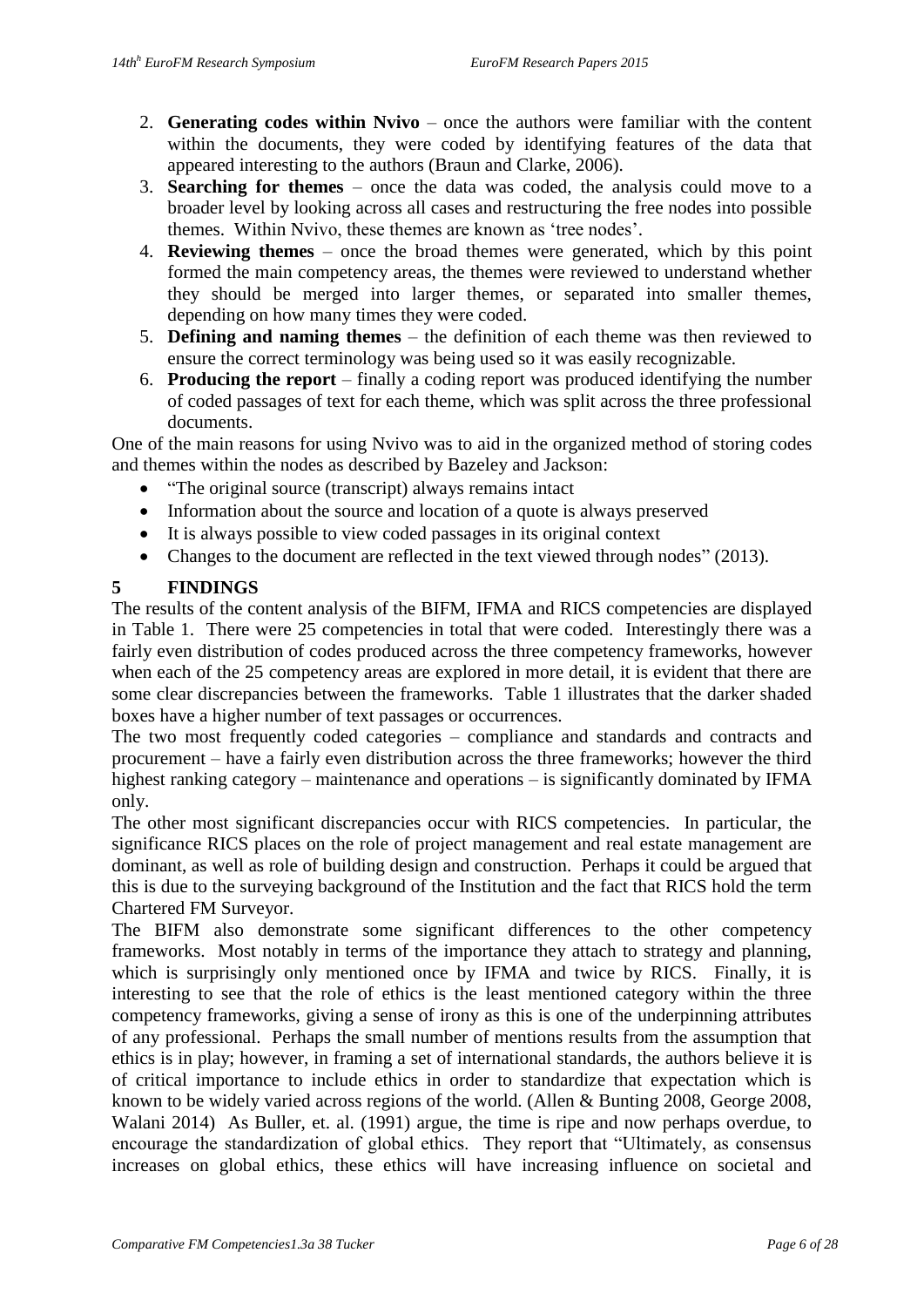corporate ethics." The clear delineation of standardized ethical statements by the three major FM associations can only help to advance global consensus and alignment.

|                                | <b>BIFM</b>    | <b>IFMA</b>    | <b>RICS</b>    | Total          |
|--------------------------------|----------------|----------------|----------------|----------------|
| Compliance and standards       | 18             | 12             | 17             | 47             |
| Contracts and procurement      | 11             | 14             | 16             | 41             |
| Maintenance and operations     | 7              | 24             | $\overline{4}$ | 35             |
| Sustainability                 | 14             | 8              | 11             | 33             |
| Projects                       | 5              | 6              | 17             | 28             |
| <b>REM-PM</b>                  | 6              | 6              | 16             | 28             |
| Information and knowledge      | 14             | 6              | 6              | 26             |
| Finance                        | $\overline{7}$ | 5              | 13             | 25             |
| Strategy and planning          | 17             | $\overline{1}$ | $\overline{2}$ | 20             |
| Performance                    | 6              | 11             | $\overline{2}$ | 19             |
| Management                     | $\overline{7}$ | 9              | $\mathbf{1}$   | 17             |
| <b>Risk</b>                    | 6              | 10             | $\mathbf{1}$   | 17             |
| Customer perception            | 6              | 5              | $\overline{4}$ | 15             |
| Technology                     | $\overline{2}$ | $\overline{7}$ | 6              | 15             |
| Building design & construction | $\overline{0}$ | $\overline{0}$ | 14             | 14             |
| Relationships                  | 6              | $\overline{1}$ | 6              | 13             |
| Leadership                     | 5              | $\overline{7}$ | $\overline{0}$ | 12             |
| Communication                  | $\overline{0}$ | 8              | $\overline{2}$ | 10             |
| Change                         | $\overline{7}$ | $\overline{2}$ | $\overline{0}$ | 9              |
| Role of FM                     | 6              | 3              | $\overline{0}$ | 9              |
| Consultancy                    | $\overline{0}$ | $\overline{0}$ | $\overline{7}$ | $\overline{7}$ |
| Innovation                     | 5              | $\overline{2}$ | $\overline{0}$ | $\overline{7}$ |
| Space planning                 | 5              | $\mathbf{1}$   | $\mathbf{1}$   | $\overline{7}$ |
| Conflict                       | $\overline{1}$ | $\overline{2}$ | $\overline{2}$ | 5              |
| Ethics                         | $\overline{0}$ | $\overline{2}$ | 3              | 5              |
|                                | 161            | 152            | 151            |                |

Table 1: FM Competency Matrix, Darkest shading indicates most occurrences, lighter shading several occurrences, and white few or no occurrences.

#### **6 CONCLUSION**

While this research on competencies of facility management compared the three key associations supporting the field, there is similarity and yet, still diversity, among what each considers being the core competencies required of proficient members. Competencies rating highly among all associations included:

- Compliance and standards
- Contracts and procurement
- Maintenance and operations
- Sustainability
- Projects

These five competency areas could form a basis for minimal standards utilized globally, and related competencies may be defined as further details included within these competencies. For instance "customer perception," "relationships," and "communication" could all be elements of "Contracts and procurement" competency. In an effort to refine the broad facility management field, it may be helpful to consolidate tasks rather than call each one out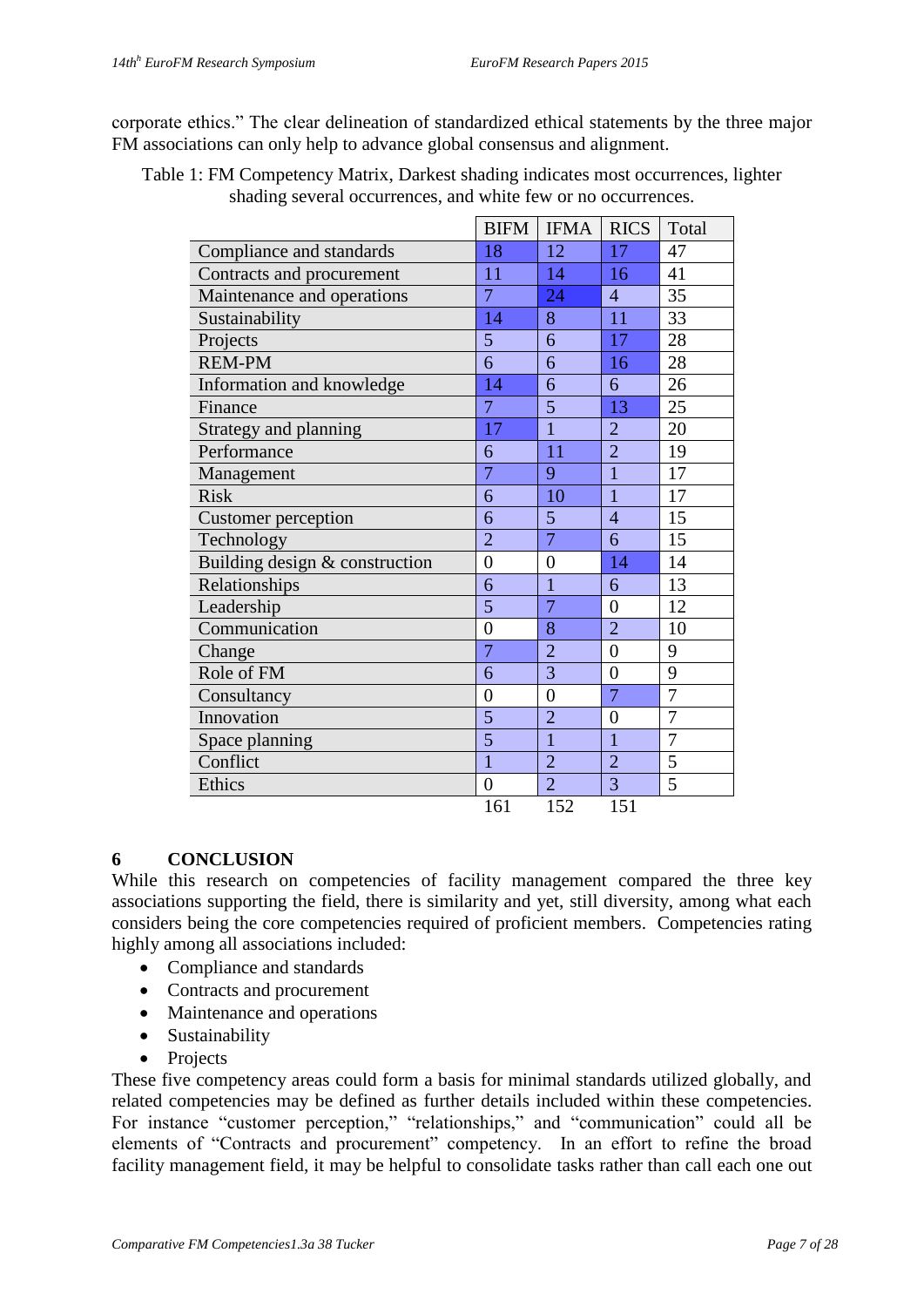individually, which could result in 25 or more areas of "competency". Anywhere overlap exists, only one competency area should be referenced.

The need for global agreement, at least on key competency issues, can assist the advancement and ease of cross-border contracting for numerous international companies that provide facility services or open facilities across the world. The expectation that regional differences will exist is expected, but more clarity on standard meaning, definitions and measurements will enable more rapid advancement of the facility management industry and growth overall.

Future research could conceivably use these core competency areas to further reduce or minimally consolidate the diverse tasks within FM so that future researchers, students, employers and standard-setting organizations may more clearly understand this diverse and highly valuable role in business and society today, and help to professionalize its definition.

# **REFERENCES**

Allen, C. and Bunting, R., 2008, "*A Global Standard for Professional Ethics," Journal of Accountancy,* May, accessed November 24, 2014 online at: http://www.journalofaccountancy.com/Issues/2008/May/AGlobalStandardforProfessionalEthi cs.htm

Barnes, R.L (2014) "*Competencies, Credentials, Education and Training,"* Chapter 2 in International Facility Management, John Wiley & Sons, Oxford, U.K., pp. 5-7.

Bazeley, P. (2007) Qualitative data analysis with NVivo, 2nd Edition, SAGE, London.

Bazeley, P. and Jackson, K. (Eds.) (2013) *Qualitative data analysis with NVivo*. SAGE, London.

BIFM, *The Facilities Management Professional Standards Framework*, accessed November 7, 2014: http://www.bifm.org.uk/bifm/careerdevelopment/prostandards

Berelson, B. (1952) *Content Analysis in Communication Research*, The Free Press, Glencoe, Illinois

Braun, V. and Clarke, V. (2006) Using thematic analysis in psychology, *Qualitative Research in Psychology*, Vol. 3, pp. 77-101.

Bryman, A. and Bell, E. (2011) *Business Research Methods, 3rd Edition*, Oxford University Press. Oxford

Buller, P.F., Kohls, J.J. and Anderson, K.S. (1991) "The Challenge of Global Ethics*," Journal of Business Ethics,* Vol. 10, No. 10 Oct., pp. 767-775

Chotipanich, S. (2004) "Positioning facility management", *Facilities,* Vol. 22 Iss: 13/14, pp.364 – 372.

Cruess, S.R, Johnston, S. and Cruess, R.L (2004) "Profession": A Working Definition for Medical Educators", *Teaching and Learning in Medicine: An International Journal, Vol. 16, Iss 1, pp. 74-76.*

Dohner, R. (2004) "Corporate real estate management: a profession?" *Journal of Corporate Real Estate*, Vol. 6 (3), pp 200-203.

European Committee for Standardization (2006) accessed via ISO Standards 12 January 2015 at: [ISO\\_TC\\_267\\_\\_\\_SC\\_N\\_5.pdf.](file:///C:/Users/KOR/Documents/ISO_TC_267___SC_N_5.pdf)

George, B. (2008) "Ethics Must Be Global, Not Local," *Bloomberg BusinessWeek*, accessed November 24, 2014 at: http://www.businessweek.com/stories/2008-02-12/ethics-must-beglobal-not-localbusinessweek-business-news-stock-market-and-financial-advice

Grbich, C. (2007) *Qualitative Data Analysis: An Introduction*, Sage, London

Habenstein, R.W, (1963) "Profession" as a Sociological Category, *The Sociological Quarterly*, Vol. 4, No. 4 (Autumn), pp. 291-300.

IFMA, *The Core Competencies of Facility Management*, accessed November 7, 2014: http://www.ifma.org/about/what-is-facility-management

International Federation of Accounts, *"Establishing and developing a professional accountancy body"* 2010, accessed October 29, 2014: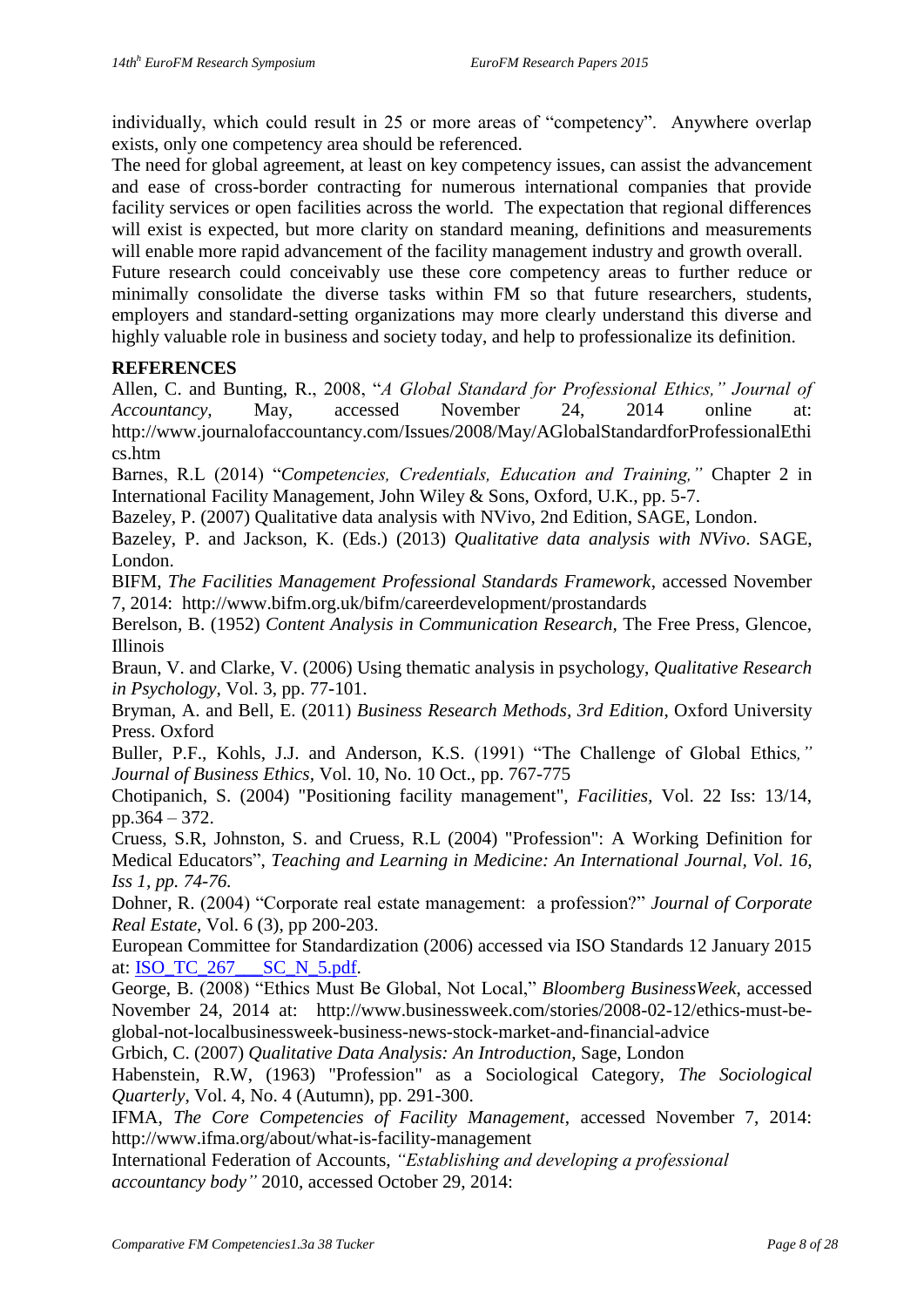[http://www.ifac.org/sites/default/files/publications/files/Establishing-and-Developing-a-](http://www.ifac.org/sites/default/files/publications/files/Establishing-and-Developing-a-Professional-Accountancy-Body.pdf)[Professional-Accountancy-Body.pdf](http://www.ifac.org/sites/default/files/publications/files/Establishing-and-Developing-a-Professional-Accountancy-Body.pdf)

Nenonen, S. and Lindahl, G. (2014) "Competencies for Multi-, Inter- and Trans-disciplinary Research in Facilities Management Research," *13th EuroFM Research Symposium Proceedings,* EuroFM Research Network Group, pp. 270-278.

Nor, N.A.M., Mohammed, A.H. and Alias, B. (2014) "Facility Management History and Evolution," *International Journal of Facility Management*, Volume 5, Number 1.

Nutt, B. (1999) Linking FM practice and research, *Facilities,* Volume 17, Number 1-2, January/February, pp. 11–17.

RICS, *Assessment of Professional Competence, Facilities Management, August 2014*, accessed November 7, 2014: http://www.rics.org/Global/RICS-APC-Pathway-Guide-Facilities-Management-Aug-2014-WEB.pdf

Sciulli, D. (2007) "Paris Visual Académie as First Prototype Profession: Rethinking the Sociology of Professions Theory," *Culture & Society*, January, 24, pp. 35-59.

Tay, L and Ooi, J.T.L (2001),"Facilities management: a "Jack of all trades?", *Facilities*, Vol. 19 Iss 10, pp. 357 – 363.

Walani, A.S. (2014) "Research ethics committees: Need for harmonization at the national level, the global and Indian perspective" *Perspect Clin Res*. April; 5(2), pp. 66-70.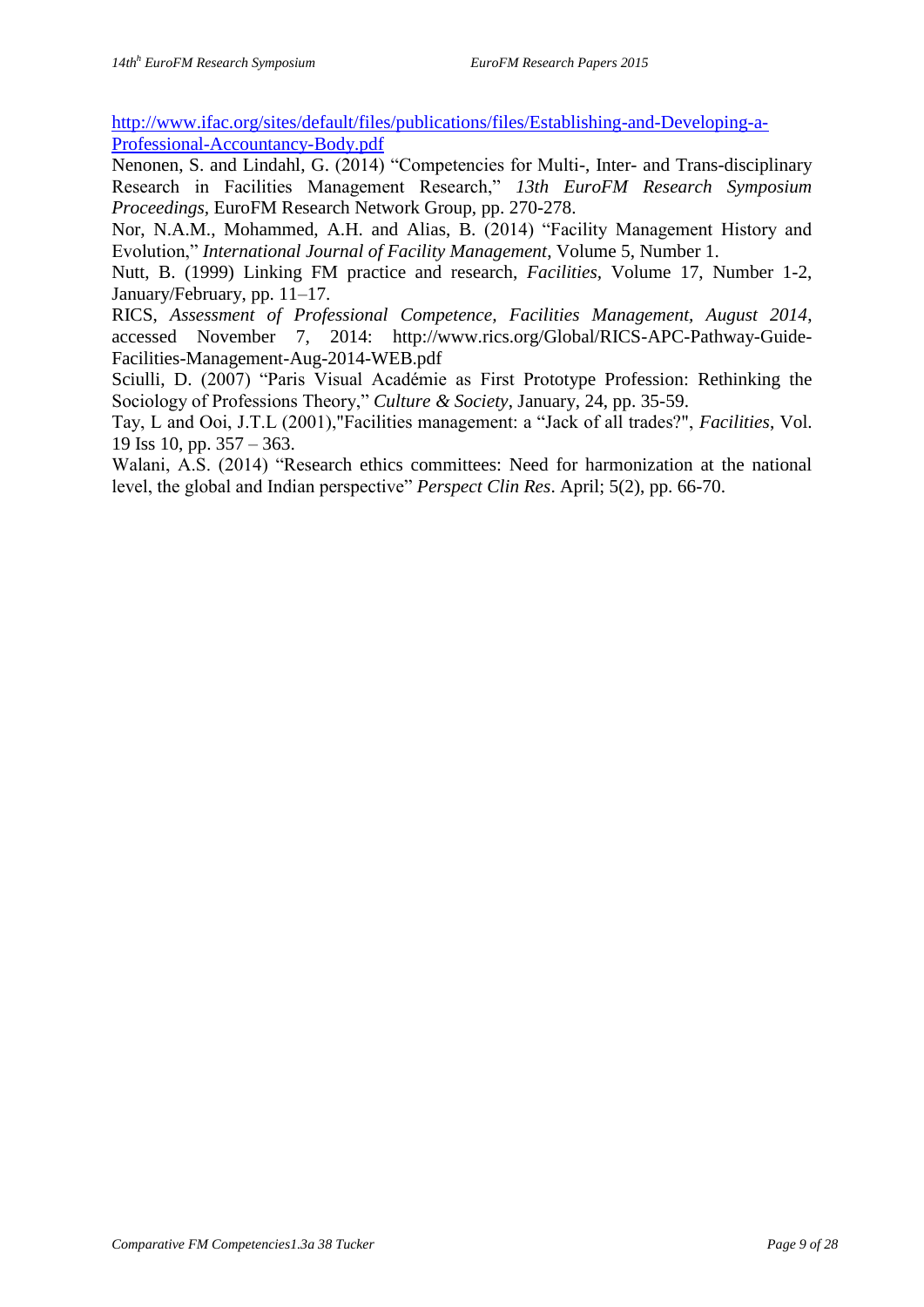# **The use of action learning sets within facilities management**

Paul Wyton Facilities Management Development at Sheffield Hallam University [p.g.wyton@shu.ac.uk](mailto:p.g.wyton@shu.ac.uk) 0044 114 225 4565 Andrew Currie [ajcpeople@yahoo.co.uk](mailto:ajcpeople@yahoo.co.uk) Robin Payne Quality Project and Facilitation Services Ltd. robin.payne@hotmail.co.uk

# **ABSTRACT**

**Purpose** Action learning sets (ALS) have proved to be effective in supporting active learning in a number of contexts. This paper explores the process, content and impact of two cases of the use of ALS with facilities managers to gain understanding of the process and benefits of a participative, co-creative and reflective approach to learning and action.

**Design/methodology/approach.** An action research was completed through the observation of a number of ALS meetings over the life cycle ALS groups, these observations supported by reflective feedback discussions, interviews and focus group. An interpretive inductive approach to allow theme to emerge from the data was adopted.

**Findings** Facilities managers can exist in an isolated role and encounter a wide variety of challenging problem contexts. ALS can create a safe environment in which FM's can explore and support each other in addressing problems. ALS provide the space and time to explore the developing nature of a problem and its proposed solution provide the means for considered action and the development of the FM as a reflective practitioner.

ALS take time and commitment to establish and maintain but can be a powerful means to problem resolution and personal support within the challenging roles that facilities managers fulfil. Participation in action learning sets requires a compelling reason, this may well be an external driver, the cessation or removal of the driver may well lead to the end of the group even if functioning effectively and delivering reported value to the individuals and the wider business.

The purpose of the ALS and relationships between the group members should be considered before establishing the process, business driven ALS being appropriate for a problem centered group where members work together and know each other, critical ALS appropriate where members do not work together and personal development and support is the purpose.

**KEYWORDS** Facilities Managers, Action Learning Sets, Trust, Reflective Practice

# **1 INTRODUCTION**

Facilities management (FM) is a function with a wide range of responsibilities and impacts throughout the organisation suggesting the need for facilities managers (FM's) to be able to understand the organisation from a systemic viewpoint, to achieve a gestalt (Davies 2011). Separately individual FM's are often the only person within an organisation or contract with a particular set of responsibilities and skill sets, they report feeling alone. These conditions suggest the need for collaborative learning and problem solving approaches.

In arguing for a cognitive approach to learning within FM in order to accommodate social construction Roper (2012:196) emphasized the importance of problem based learning and collaboration and suggested the need for "more elaborate and thoughtful approaches to educating the fully rounded professional' and Bull (2015) stated 'there is a need to encourage FMs to be more open to reflection'. These thoughts highlight the need to provide different learning opportunities that support action and development of the individual, action learning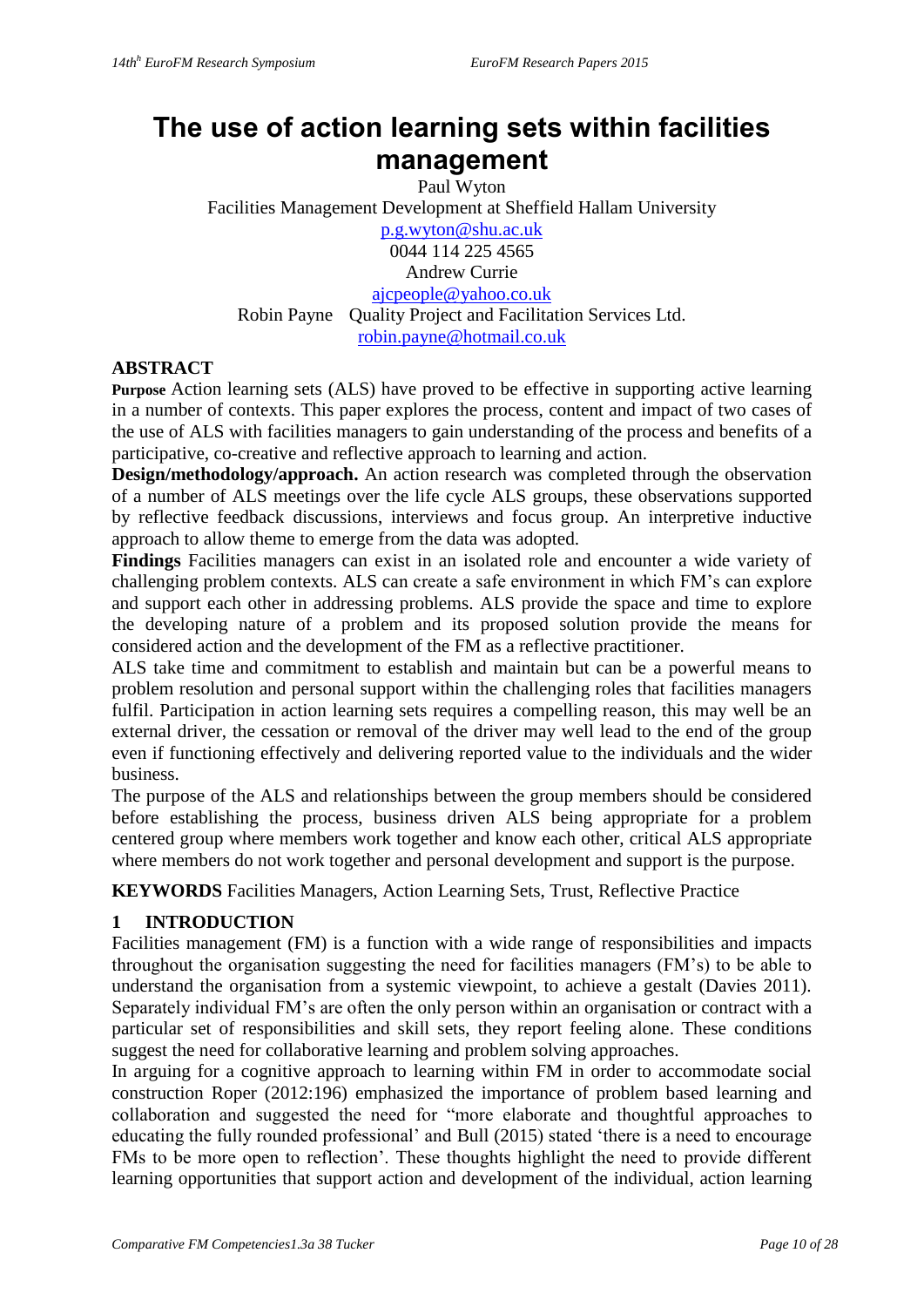sets (ALS) provide just that collaborative, problem, action and reflection focused learning and are being used within FM.

Action learning is not new, action focused learning can be traced back to Lewin (1947), but the use of ALS has not featured in the FM literature. This paper addresses that gap through an action research investigation of 2 cases where ALS were used within FM, to better understand practical application, their process, content and impact. The paper demonstrates the power of ALS to support learning within FM, whilst recognizing challenges, limitations, characteristics and applicability of two differing contexts and approaches adopted.

#### **2 Literature REview**

Burnes (2004: 984) built upon the writings of Lewin stating 'understanding comes from changing the system that the purpose of understanding is action, and understanding comes from reflection on the totality of their situation'. Action learning has been described as a 'continuous process of learning and reflection, with the support of colleagues, working on real problems with the aim of getting things done' (McGill and Brockbank 2004: 11) and hence shows emancipatory and performative knowledge characteristics (Pedler et al 2005).

As Trehan and Pedler (2011:184) describe, action learning takes a number of forms, has '*varied interpretations applications and impacts'* but is essentially a learning not a training activity, is pragmatic and has action as a focus. Action learning requires a well-designed process with time and space to learn, think and experiment, allowing emergence, creativity and challenge (Kuhn and Marsick 2005, Flood 2010). Pedler *et al* (2005:58), whilst acknowledging the challenge created by a lack of agreed definition, recognize the notion of Revans's classic principles (RCP) holding the following characteristics:

- $\bullet$  the requirement for action as the basis for learning
- profound personal development resulting from reflection upon action
- working with problems, not puzzles
- problems being sponsored and aimed at organisational as well as personal development
- action learners working in sets of peers to support and challenge each other
- the search for fresh questions and questioning insight takes primacy over access to expert knowledge

Pedler *et al* (2005) go on to recognise dilutions or evolutions that lead to 6 alternative approaches including critical action learning and business driven action learning. Business driven action learning sees '*groups work on projects identified by senior managers and make recommendations for action. This form of action learning is organisation-focused and emphasises problem-solving'.* Pedler *et al* (2005:59) particularly draw upon Wilmot (1997) to define critical action learning as '*a pedagogy that focuses upon management as a lived experience'* through which '*managers can be enabled to develop habits of critical thinking'.*  Both of the cases studied drew heavily upon RCP, however the first placed emphasis on organisational problem solving demonstrating some characteristics of business driven action learning, the second demonstrated a number of characteristics that would see it defined as a critical action learning.

# **3 Methodology**

The two cases observed were quite different in context leading to differing approaches to and involvement within the ALS. To gain an understanding of the process, content and impact of ALS would require embededness to understanding of the micro of behaviour and the macro of wider context (Whittington 2011). Therefore action research emerged as the appropriate method. Action research can be seen as an umbrella term for participatory and action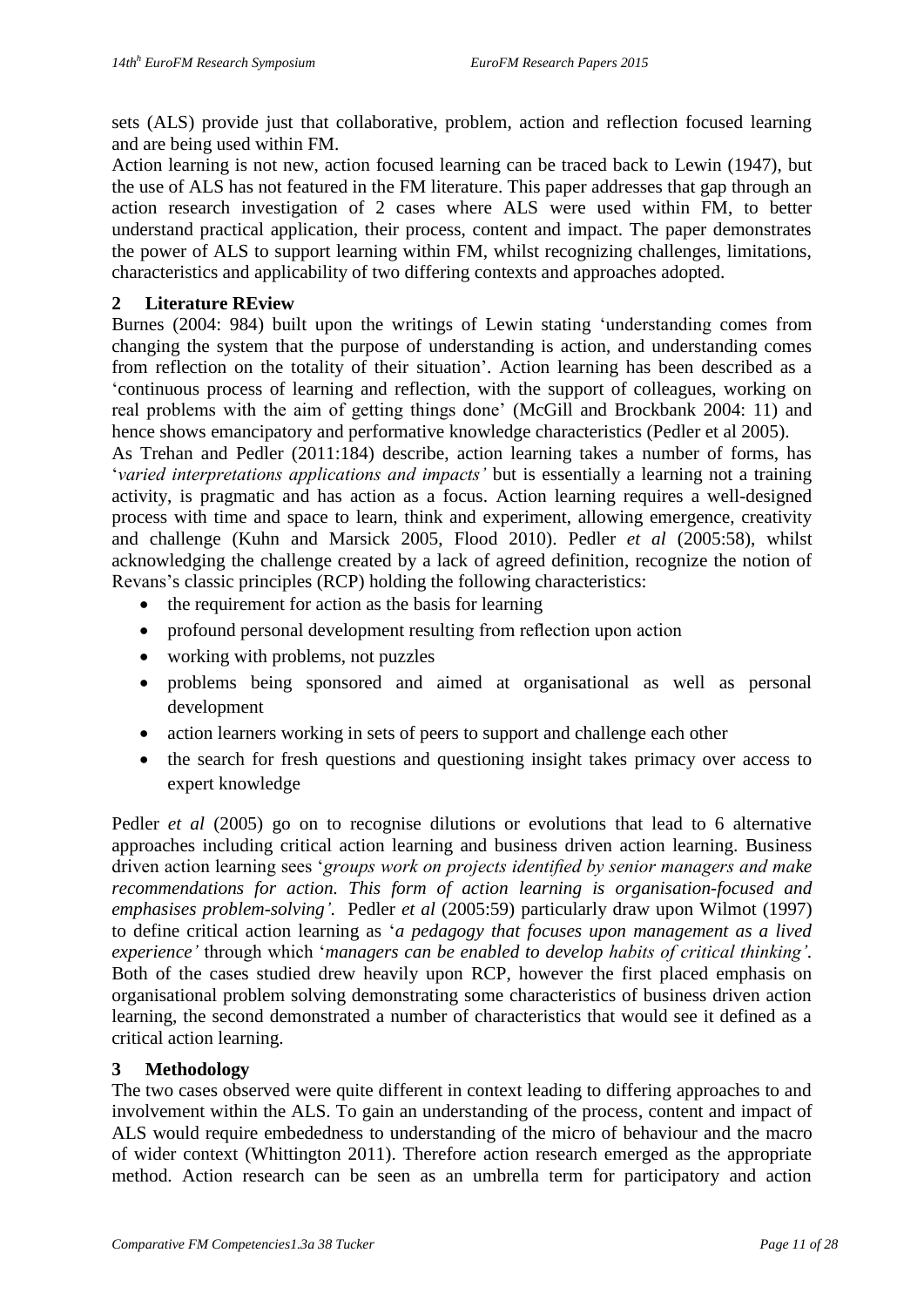orientated research methods that are focused '*on the real world*'(Dick 2006), '*on practice in order to inform practice'* (Craig 2009:4) having origins in the philosophy of pragmatism. Action research can '*support a more holistic understanding of phenomena'* (McKay and Marshall 2001:49) for '*theory grounded in action'* (Susman and Everard 1978:48) an interpretive methodology that took an inductive approach (Easterby-Smith et al 2012). The action research cycle for each of the ALS were established through post activity reflective discussions between the facilitators to explore ideas and emergent themes, to test observations and addressed process, content and impact of the ALS for adaptation of the process.

# **3.1 THE FIRST CASE:**

The FM function of a multinational pharmaceutical introduced lean management through a change programme commencing with a training intervention. Recognising that the short (2 day) training programme could only start the change process a programme of activities were designed to support development, the design drawing heavily upon the ideas of Kolb's (1984) learning cycle encompassing experimentation, experience and reflection to compliment the conceptual learning activities. The approach accommodated Schein's (2010) view that intentional change is managed learning, and that for change learning anxiety should be reduced, therefore those engaged in the change intervention were offered support activities such as coaching, service audits, external site visits and ALS.

Two action learning sets were established, A with 10 members and B with 7, the members of the sets were known to each, several working together. Participation in the ALS was voluntary, members were level 3 and 4 managers within the organisation. The sets held 5 meetings approximately monthly with a typical agenda of:

- Review our purpose;
- Review previous meeting notes;
- Re-connect with the principles;
- Review progress on key themes and develop actions;
- Consider additional themes

The action learning sets were established on the basis of six components, as suggested by Marquardt and Wadill (2004, 187):

- A problem or challenge of importance to the group;
- A group of 4–8 members ideally from diverse backgrounds and or parts of the organisation;
- A process that emphasises questions and reflection;
- The power to take action on strategies developed;
- A commitment to learning at the individual, team and organisation level;
- An action learning coach who focuses on and ensures time and energy are devoted to capturing the learning and improving the skill level of the group.

The ALS were established and facilitated by the change manager and a researcher invited to participate and assist in facilitation, and who was completing a larger study of the sustainability of change. The role of the facilitator is important, recognised as an expert, guiding the process but not the decision maker (Mumford 2001), there was a constant drive to make the discussions and activity participant lead. Members of the groups presented problem contexts within a confidential and safe environment, an agreed approach to problem resolution guided by the facilitators was adopted and the problem used to explore the use of the desired tools and techniques. The aim of these groups was to explore the change, develop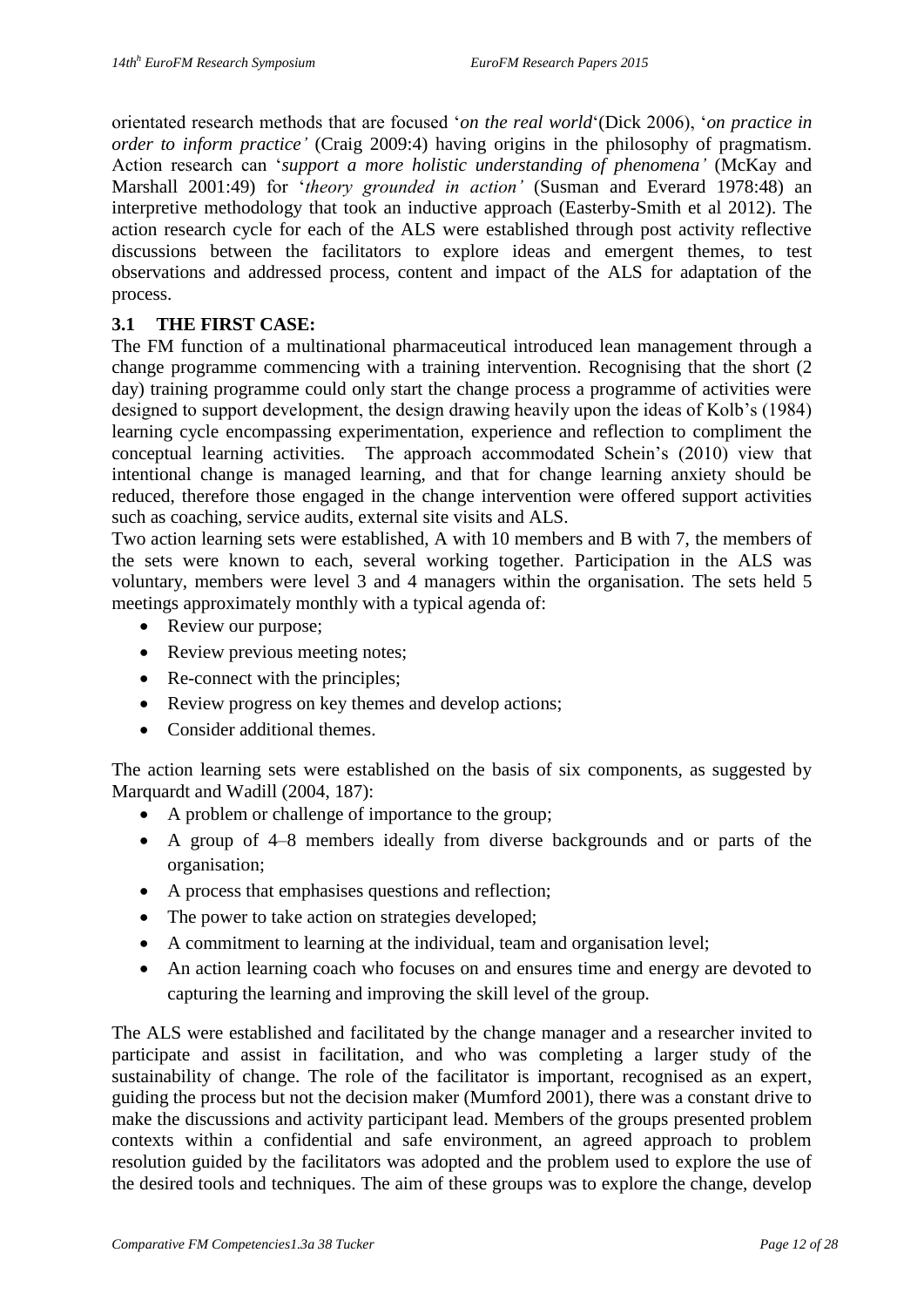understanding and competence with the associated tools and techniques and address issues with the introduction of the change. This structure of ALS had a problem centered focus, the overarching problem context identified by the change intervention and therefore can be argued to be a business driven action learning (Pedler et al 2005). Data was gathered through observation of the ALS captured through contemporaneous notes, the reflective post ALS discussions between facilitators and post intervention interviews with 10 of the group members, the interviews being unstructured reflective discussion (Simpson 2009).

# **3.2 THE SECOND CASE**

A large FM service provider requested a bespoke leadership development programme for contract managers that led to a university qualification. An ALS was established for the 6 members of the course to support personal development through collaborative problem solving as an action focused learning activity and to develop reflective practice. Importantly the group members worked on different contracts, they were not known to each other prior to the programme and did not work together. The six members each attended 5 multi day workshops over 7 months, at each of the workshops a morning was allocated for the ALS, the head of learning and development for the organisation facilitated the meetings, the course leader was invited to observe and contribute.

These ALS group meetings were different to the business driven action learning, they were established with a different set of operating guidelines, each member had a set time, they could introduce any problem context, and discuss with the group. The other group members were allowed to ask open, non-judgmental questions but not provide answers or suggestions, key characteristics included being respectful, honest, lacking in judgment, confidential and humour. This style enabled the individual with the problem to explore that problem in a safe environment, gain their own understanding and develop personal solutions. In style the approach can be seen as close to critical action learning (Pedler et al 2005:59) in demonstrating a critical exploration of a problem context through the lived experience accommodating '*embededness in the structural media of power relations'*.

Data was gathered through observation of the ALS, feedback from the individuals participating as they reflected upon the process at each workshop, post workshop discussion between the facilitator and course leader and an evaluative focus group completed at the end of the leadership programme. The data collected from the two cases was analysed through concept maps (Davies 2011) to identify emergent themes and the '*general inductive approach'* (Thomas 2006) was adopted to structure data and help explore.

# **4 Discussion of results**

What emerged was a conclusion that action learning sets work for FMs, they provide a means of collaborative learning, enhanced reflective self-awareness and problem solving, however they are challenging to establish and maintain. The analysis generated a number of themes recognising the different approaches taken and the differing impact that these had indicating the need to be clear about the purpose of the ALS, to consider set up, format, functioning and membership. The ALS, different in their style, produced significant reported benefits, they had an impact, though the impacts were quite different. Two related themes emerge, that action learning sets have a lifecycle and that for each individual there needs to be a compelling reason to engage and continue participation as one participant noted individuals '*must feel something from it on a personal level'*, the compelling reason in each of the cases an external driver*.*

# **4.1 BUSINESS DRIVEN ACTION LEARNING**

# *4.1.1 Process*

Participation was voluntary, this resulted in a limited number of highly motivated individuals engaged. Of the two sets one (A) had a consistent attendance, they matured over time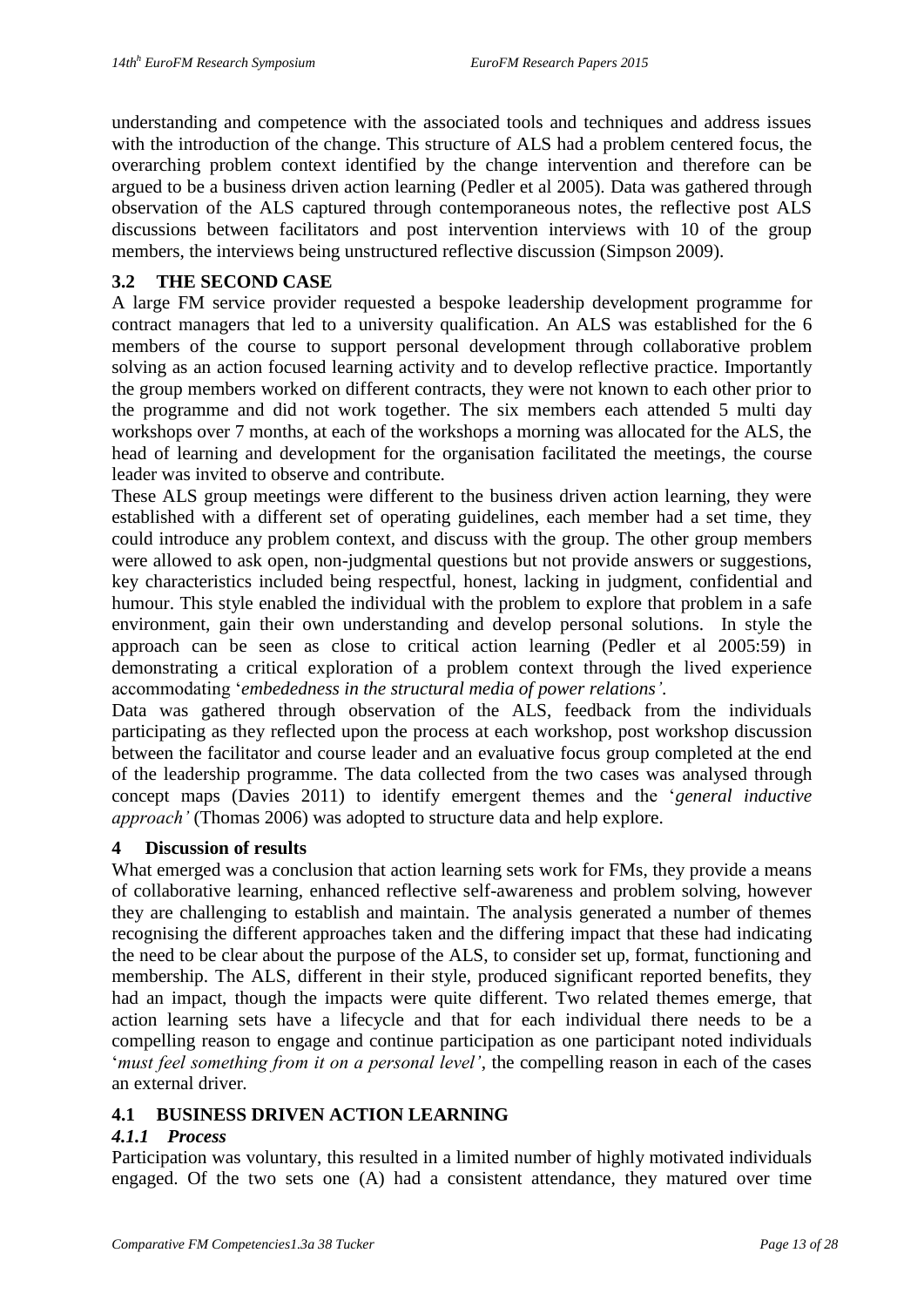developing together as an effective problem solving group and achieving action learning cycles. The second group (B) did not achieve the same maturity, attendance was inconsistent and although members reported benefit and action the group was observed achieving far less progress than the more mature group, each meeting feeling as an isolated event compromising the learning cycle. These differing experiences highlight the need for consistency and recognising that maturity and performance can take time and requires thought and support, and the continued compelling reason.

The importance of the facilitator is highlighted, changing over time, initially taking a leadership position, establishing the group and providing guidance. There was an observed need to enable leadership to pass to the group and act as a coordinator, the facilitator discussed this role: '*I think individuals are still too often trying to prove their own worth rather than helping each other deliver of their best'*, in this he was recognising that the ALS is not about the facilitator. Within the change intervention a tension emerged between the needs of individuals, the group and the organisation. Holding a role of change lead the facilitator acknowledged demands to demonstrate success, the '*quick wins'* (Kotter 2005) or as he described, '*projects to prove it'*, the project lead and facilitator roles can lead to conflict in objectives and create a drive that leads to the facilitator 'forcing' to meet their own rather than the needs of the group.

One of the group had a more senior manager attending the first meeting, and this caused some conflict, challenge and restricted the conversations. Significant thought is required as to make up of a group particularly if action is the purpose, the ALS requires '*The power to take action on strategies developed*' (Marquardt and Wadill (2004:187), however the inclusion of senior managers can act to stifle conversations and collaborative problem solving as the hierarchy of the organisation is maintained.

The ALSs associated with the change intervention stopped when that particular intervention was ceased, demonstrating the lifecycle as the change manager noted *I think action learning groups are difficult to keep alive as long as they follow the same pattern month after month, so there may be a natural three or four month time period where a certain model and style works and then there needs to be a change'*. Despite one of the groups functioning very effectively they did not continue without the purpose of the particular change, the compelling reason disappeared.

# *4.1.2 Content*

The groups were participant led and focused upon learning as indicated by the purpose statement one group developed '*To embed and apply our lean learning through action learning and support for each other'*. Through reflective after thought the need to emphasis action and impact was recognised, as the facilitator noted '*Discussion led to the conclusion that this statement works but may not indicate sufficient external effect for the group'* highlighting the business driven approach. One member recognising the role of ALS in supporting the intervention *'I got really right behind ALS because it is the culture change that is needed'.*

The purpose placed emphasis on the facilitator as a technical expert, advising on suitable tools or techniques for a type of problem, technical execution within the event and supporting introduction of solutions identified. As the meetings progressed so the problems addressed became better defined, and the groups became better at utilizing the tools and techniques involved. For the more mature group the discussion did at times develop into what felt like 'therapy sessions' of mutual support. Perhaps this is not the intended outcome from the ALS but could be considered an important and undervalued outcome?

A key feature of ALS is the power to take action, throughout the discussions the significance of perceptions of empowerment was evident, a note after the first meeting '*A key point throughout was decision making…..lack of clarity around scope for decision making…trust to*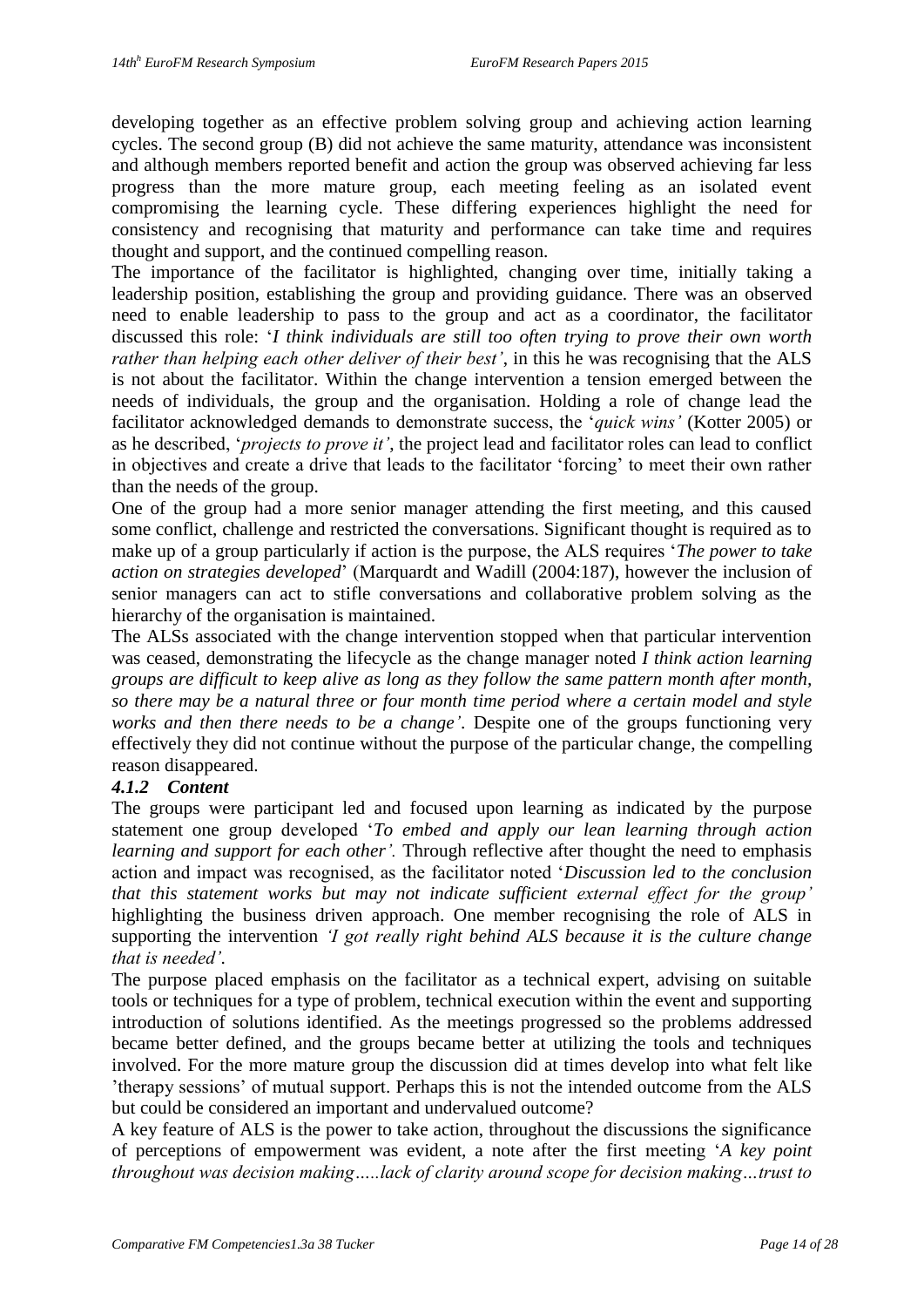*get on with it?....*'. An interesting observation from discussions with the groups and the senior management, the groups felt they were not empowered, the senior managers firmly believed they had empowered the group to act. At one of the ALS meetings senior managers were invited, this was a powerful meeting, significant honesty and challenge provided in what is a traditionally conservative and hierarchical organisation. The senior managers were part of the change intervention, but entered the ALS as a guest, this involvement enabling the issue of empowerment to be discussed, though never fully resolved.

# *4.1.3 Impact*

By design the ALS had a purpose of learning through collaborative action, emphasis was placed upon co-operative co-creation of solutions to presented problem contexts. The groups, particularly the first, reported significant learning feelings of capability but not always execution as one manager noted '*we are very good at lining up the snowballs at the top of the hill not very good at letting them go'.* Despite this there was reported success in delivering significant learning, process change and savings. The members of the groups reported a personal benefit as illustrated by the response of one member, *'without a doubt yes'.* Those involved in the development activity reported personal development, learning and several could identify where the thinking had changed them as managers, a strong example included attitude to failure confronting issues of blame, however limitations created by perceived internal organisational barriers were not always addressed, limitations to perceptions of empowerment compromising action.

The focus of a business driven ALS being problem solving, learning can be evidenced through outcomes:

- Increased use of the voice of the customer and resultant changes in situation perception amongst operational teams;
- Increased use of visual management, providing focus and motivation for improvement work;
- Increased use of plan-do-check-act operational meetings, leading to increased efficiency and effectiveness in problem solving;
- Increased use of standardisation, reducing variations in service performance and hence normalising customer expectations;
- A change in the attitude towards deviations; expressing interest in them as opportunities for improvement, rather than making excuses for them.

Individual projects evidencing impact within the organisation:

- An improved approach to customer relationship management within a technical area including the introduction of streamlined service level agreements;
- A revision to the means of managing plant rooms and the expectations placed on all contractors working within the site.
- A significant contribution to the vision and strategy adopted by the leadership team;
- Improved clarity of departmental decision making processes

A post intervention capability assessment against an internal evaluation grid found that the ALS led to enhanced practice of lean (Wyton and Payne 2013:56):

- 100% were able to describe Lean as a philosophy and range of management tools, and express its potential value to the organisation. (Foundation)
- 100% of managers felt competent to solve standard problems by apply Lean tools (Competent)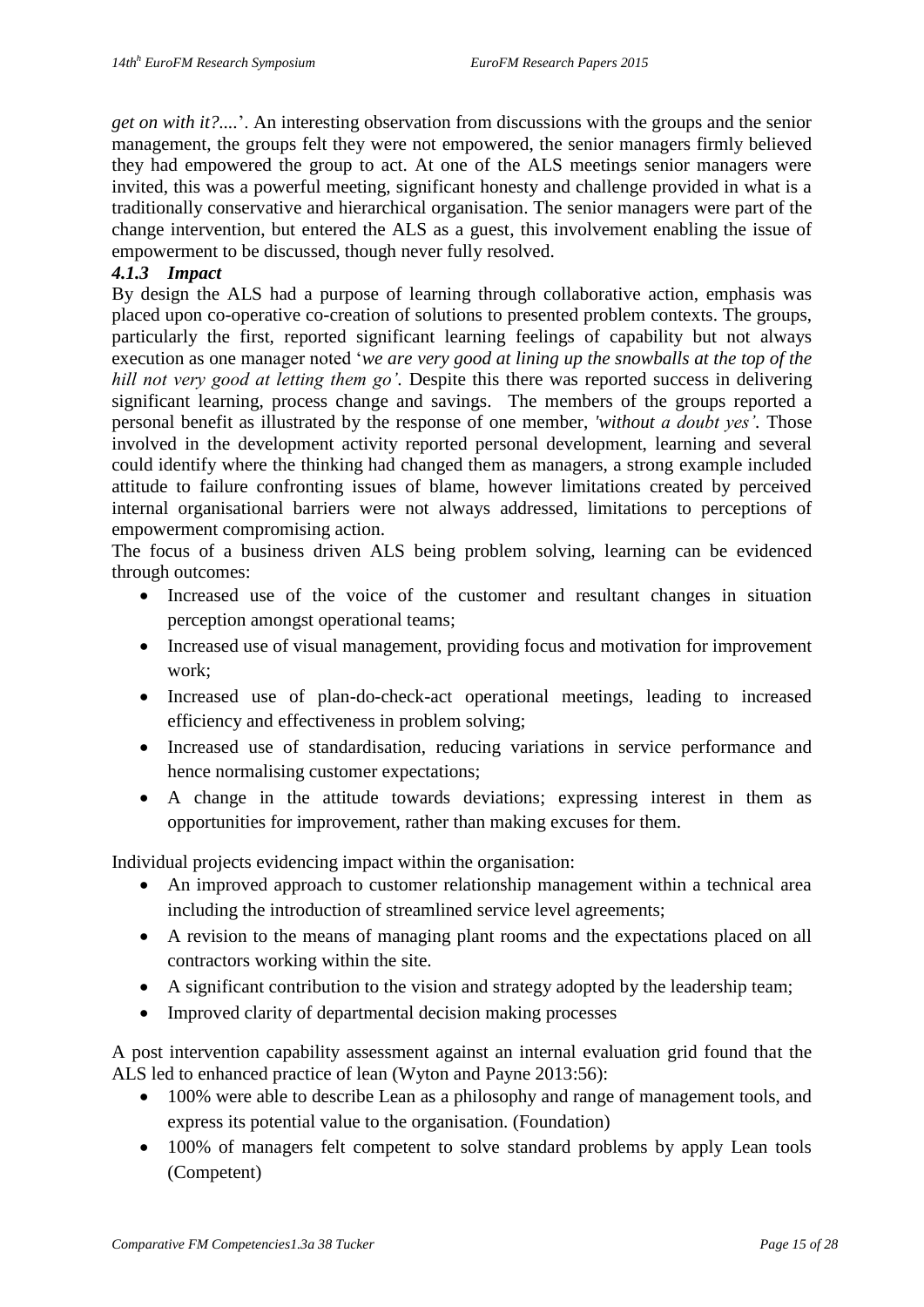- 80% felt able to apply a number of tools and approaches when working with their team mates, non-business critical problems are solved as part of continuous improvement (Professional)
- 60% were willing to act as Lean Champions; able to coach and advise others, develop innovative solutions, (Professional)

# **4.2 CRITICAL ACTION LEARNING**

#### *4.2.1 Process*

The focus of the ALS within the learning development programme was reflective addressing of problem contexts, solutions emerging through self-analysis supported by those in the group. Reflection supported by non-judgmental open questioning enabled a trusting culture to emerge over time. The ability to ask open questions, be non-judgmental and not '*provide the answer'* was observed to develop over the course of the meets, this later recognised by members of the group as important for supportive and empowering leadership.

Again facilitation was important to the setup of the group and establishing behaviours, within this format the facilitator is seen as an expert in running ALS. As the group became more proficient and self-policing the facilitator role became less significant and the facilitator's capability within organisational development and coaching became valued. The importance of confidentiality, being non-judgmental but also working in different parts of the business and therefore not working with each other became recognised significant to success of a critical ALS.

#### *4.2.2 Content*

This was a leadership development programme that placed reflective practice at the heart of that learning and development, the ALS providing practical means of developing reflection. The changing conversations, the deepening of the discussion and the addressing of personal issues demonstrated the success of the approach. The nature of the problems presented and the conversations that emerged changed significantly from the first to the later workshops. Problems presented at the first meeting were more technical in nature such as changing a security process, or more superficial management issues, conversations were about problem resolution. As the group matured the problem contexts presented became steadily more challenging, presented in much greater depth and far more personal such as individual resistance within contract restructuring, handling demanding clients, and personal dilemmas that one member recognised as '*challenging their moral compass'*. Another entering a rebid situation felt senior managers were not fully aware of issues or supportive of the bid process, this emerged later in the programme and later the member reported greater confidence to engage and challenge those managers.

Facilities managers' report operating in what can be perceived a quite a lonely place, often they are the only person of their level and technical experience within an organisation or contract, there is a reported lack of '*someone to talk to'* about technical and service related problems. These feelings were expressed within the ALS demonstrating the developing trust and value placed on the opportunity. One member addressing a new and very challenging change process within a contract reported the feeling of being very alone another expressing feelings of isolation and lack of support. An important observation given the feelings of isolation within a stressful role*, 'ít helps to get it off your chest'.* The ALS provided the opportunity to explore those feelings with others who had experienced similar contexts. The conversations enabled technical/ practical action but also reported support to the individual.

#### *4.2.3 Impact*

Members reported addressing significant technical problems, ideas were floated, contacts made and action taken collaboratively outside of the ALS meetings. Significant benefit was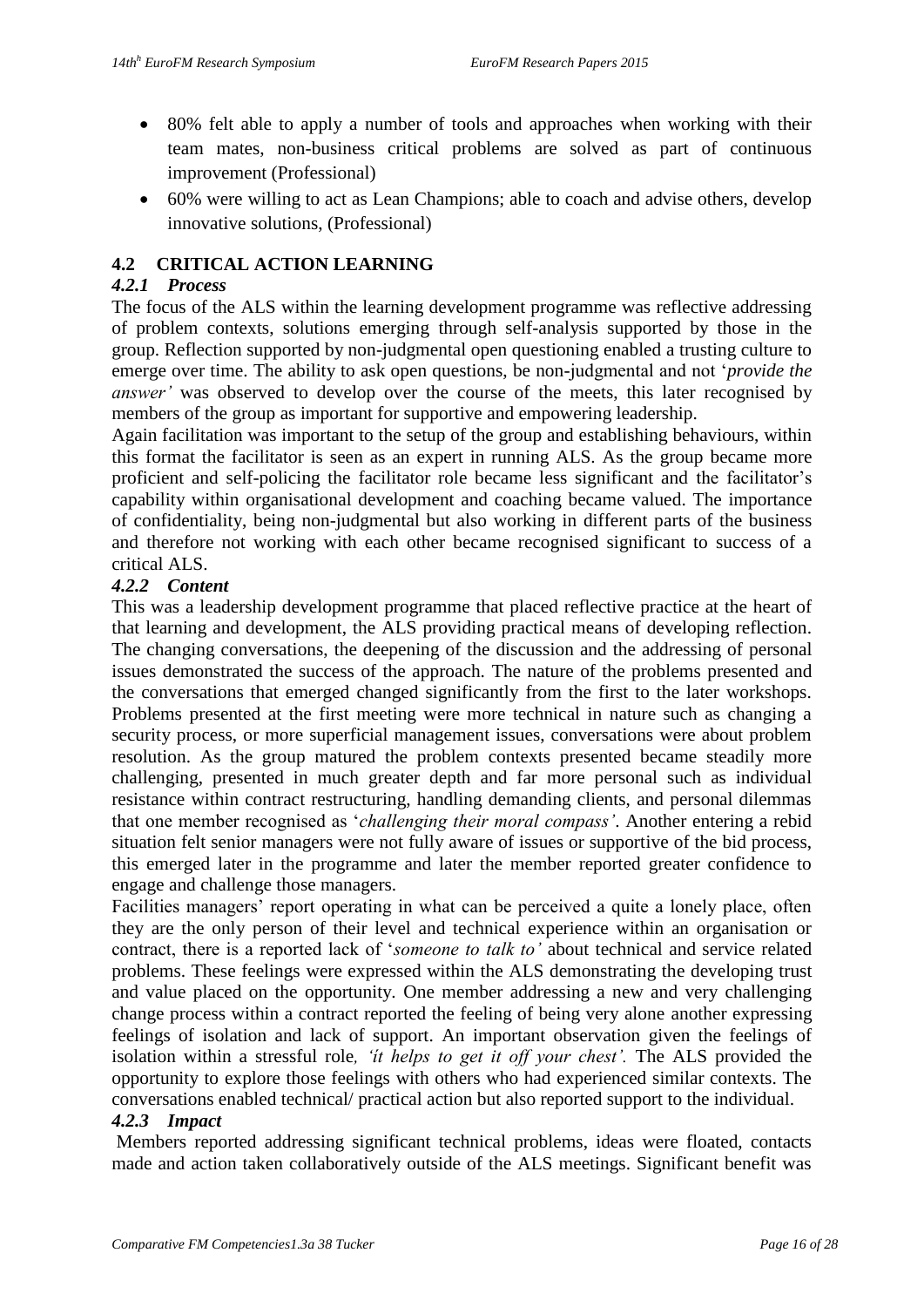delivered to the organization through such collaborative problem solving. Participant reported examples of action derived from or decisions supported by the workshops included:

- Introduction of new shut down procedures for a financial data centre with 24 hour demand
- Enhanced reporting processes that identified saving opportunities and built trust with client
- Introduction of innovative condition based maintenance to a high pressure environment
- Confidence to introduce new cleaning processes
- Development and visualization of a 5 year plan enabling recognition of risk management and improved relationships with client managers
- Improved prioritisation and understanding of the key issues for a multi-site national contract

The focus was development of reflective practice, the reported impact after completion of the programme was powerful, when asked what difference the ALS had made comments from participants included:

- 'Awareness of self in the workplace' and 'questioning if I was effective, breaking the cycle of *the busy fool'*
- 'Now recognizing a difference between leading and managing'
- 'Recognising that micro management is wrong and beginning to let people find the answer'
- 'Stepping back and taking time to think'
- 'Recognising the need to solve the problem with the team'
- 'Listening and the practical application of reflection'
- 'The power of reflection and facing up to areas of development'

The recognition of reflection in their practice highlights the significance of action learning in providing a means to develop this capability, to become a reflective practitioner, returning to Bull (2014) '*there is a need to encourage FMs to be more open to reflection'.* The ALS worked very well, however on completion of the course the group stopped, despite the reported impact and personal gain, the compelling reason to engage and contribute was missing. Compulsion with action earning sets will probably be counterproductive, yet action learning sets can provide significant learning, co-creation of solutions, and personal support, to maintain the sets there is a need to identify a continuing compelling reason.

# **5 Conclusion**

Within facilities management ALS can have a significant impact, providing opportunity for collaborative action focused problem solving, reflective personal and contextual awareness, and emotional support. Through the study of two differing cases this paper has identified issues of process, content and impact to support the use of ALS in FM. The process of the ALS should fit the needs of the context. Where members know each other, work together and there are specific issues to address a business driven action learning may be appropriate. Here the problem and co-created means of solving the problem provide the learning opportunity, supported by action and reflection, ALS can provide significant improvement in understanding of the problem, enhanced solutions and learning about problem solving. Where members are unknown to each other and do not directly work together a critical action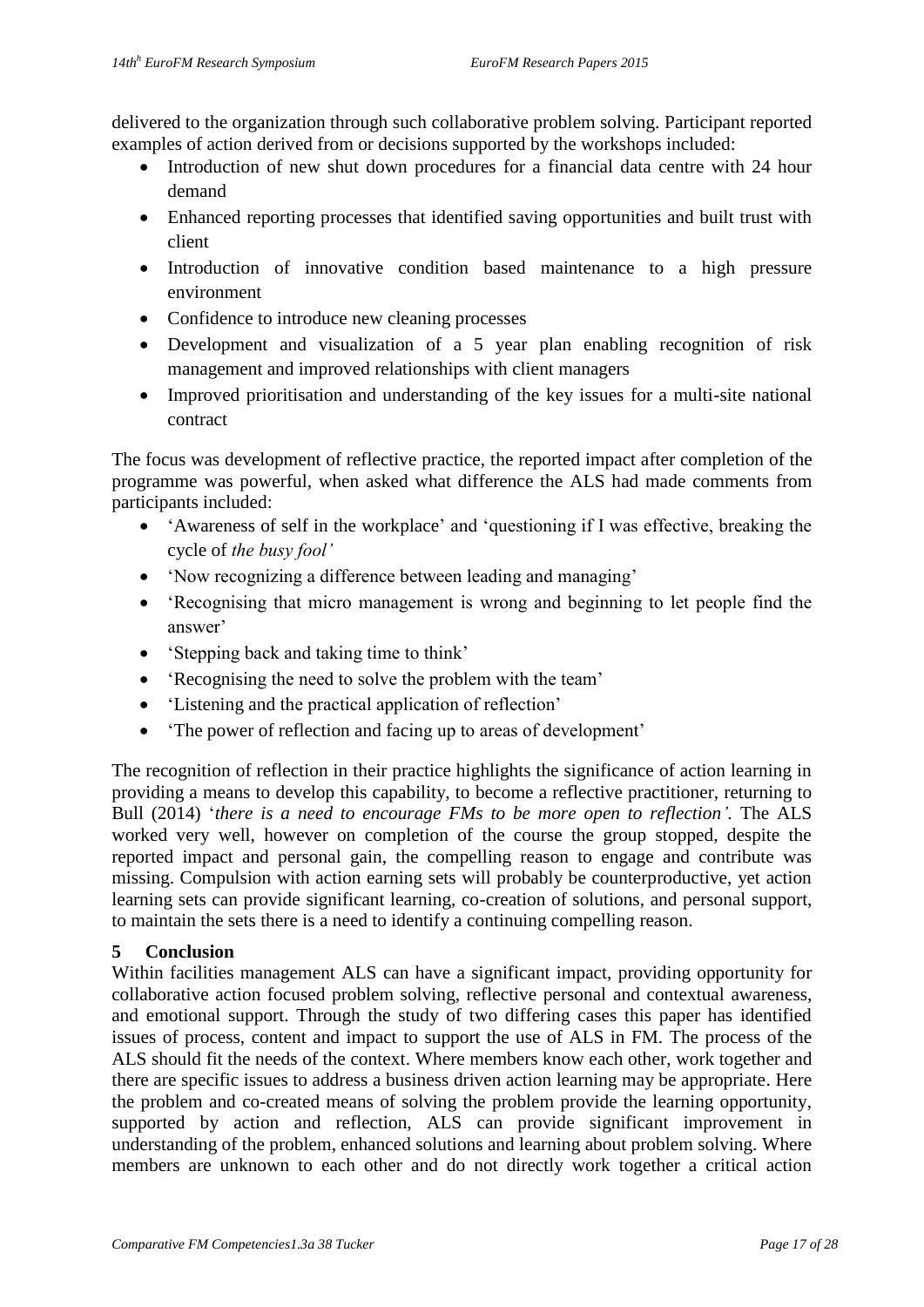learning may be more appropriate. A supportive, non-judgmental and confidential environment that provides opportunity for a more personal and reflective problem exploration that is supportive of the individual whist generating enhanced solutions generates significant improvement and learning.

ALS have a lifecycle, and appear to require a compelling reason for members to attend. Individual members must '*feel something from it on a personal level'* in order to remain committed. A form of external driver such as a development course or change intervention can provide that compelling reason, but functioning and successful ALS do not appear to continue after completion or cessation of that external driver. An experienced facilitator, respected and trusted, is important to manage the practical arrangements, and the process of the actual meetings without dominating and adjust behaviour through the lifecycle of the ALS as appropriate, a difficult task. FMs often feel isolated, ALS provide a safe environment in which to explore a range of problems and '*get things off their chest',* enabling the psychological safety to challenge and express that can lead to better solutions and greater awareness and confidence of 'self'.

The continuity of membership of an ALS enables a level of trust in the others to be built and a group maturity to develop. Trust can aid in overcoming learning anxiety to enable a fuller engagement, contribution and an increasing complexity of problem addressed, and can support the development of an FM as a reflective practitioner.

#### **REFERENCES**

Baskerville, R. and Wood-Harper, A.T. (1998), "Diversity in information systems action research methods". *European Journal of Information Systems*, 7**,** 90–107

Bull, M. (2015), "Improving Facilities Managers through reflective practice education", EuroFM Research Conference, 2015, Glasgow

Burnes, B. (2004), "Kurt Lewin and the planned approach to change: a reappraisal", *Journal of Management Studies*, 41 (6), 977-1002

Dick, B. (2006), "Action research literature 2004-2006: themes and trends" A*ction research*, **4** (4), 439-458

Easterby-Smith, M., Thorpe, R. & Jackson, P. (2012) *Management research,* 4th Edition, London: Sage

Davies, M. (2010), "Concept mapping, mind mapping and argument mapping: What are they and do they matter?", *Higher Education*, 62, 3, 279-301

Kolb, D. (1984), *Experiential learning*. Englewood Cliffs, NJ

Kotter, J. and Rathgeber, H. (2005), Our iceberg is melting: Changing and succeeding under any conditions. Basingstoke: Pan Macmillan

Lewin, K. (1947), "Frontiers in group dynamics: Concept, method and reality in social science; Social equilibrium and social change, *Human Relations*, 1, 5, 5-41

McGill, I. and Brockbank, A. (2004), *The action learning handbook,* Routledge Falmer

McKay, J., and Marshall, P. (2001), "The dual imperatives of action research", *Information Technology & People* 14, 1, 46-59.

Marquardt, M and Wadill, D (2004), "The power of learning in action learning: a conceptual analysis of how the five schools of adult learning theories are incorporated within the practice of action learning", *Action Learning: Research and Practice,* 1, 2, 185-202

Pedler, M., Burgoyne, J. and Brook, C. (2005), "What has action learning learned to become." *Action Learning: Research and Practice* 2, 1, 49–68.

Revans, R. (1993), *The ABC of action learning*. Chartwell-Bratt, Bromley

Roper, K. (2012), "Educational implications of an FM social constructionist view". In: Alexander, K. and Price, I. (Eds) *Managing Organizational Ecologies. Space, Management and Organizations.* Routledge, New York, 189-197.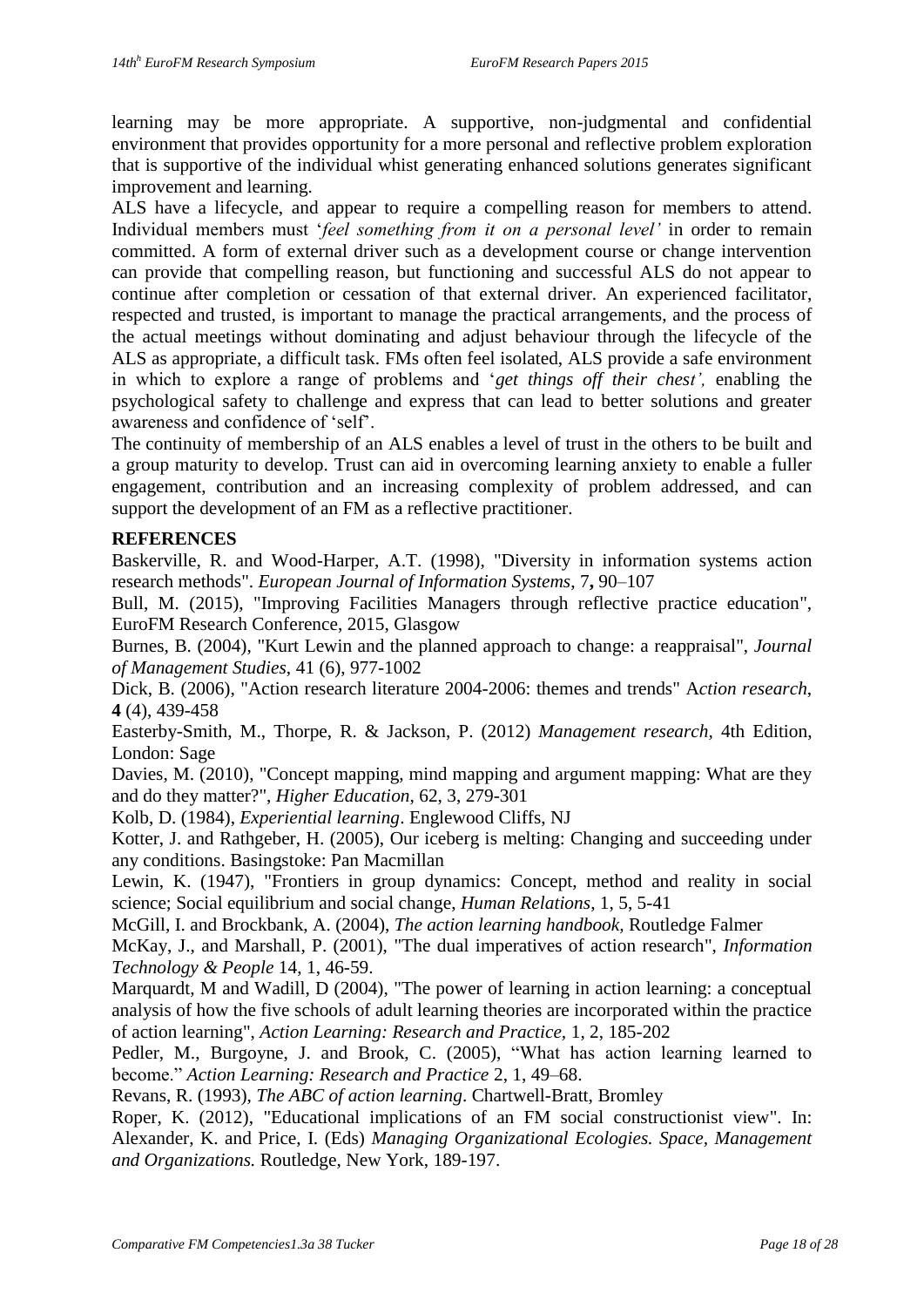Schein, E.H. (2010), *Organizational culture and leadership*. 4th ed., San Francisco, Jossey Bass.

Trehan, K. and Pedler, M. (2011), "Action learning and its impact", *Action Learning: Research and Practice,* 8, 3, 183-186.

Susman, G.I. and Evered, R.D. (1978), "An assessment of the scientific merits of action research. *administrative science quarterly"*, 23, 4, 582-603

Whittington, R. (2011), "The practice turn in organization research : Towards disciplined transdisciplanarity", *Accounting, Organizations and Society*, 36, 3, 183-186.

Wyton, P. and Payne, R. (2014), "Exploring the development of competence in Lean management through action learning groups: A study of the introduction of Lean to a facilities management function", *Action Learning: Research and Practice,* 11, 1, 42-61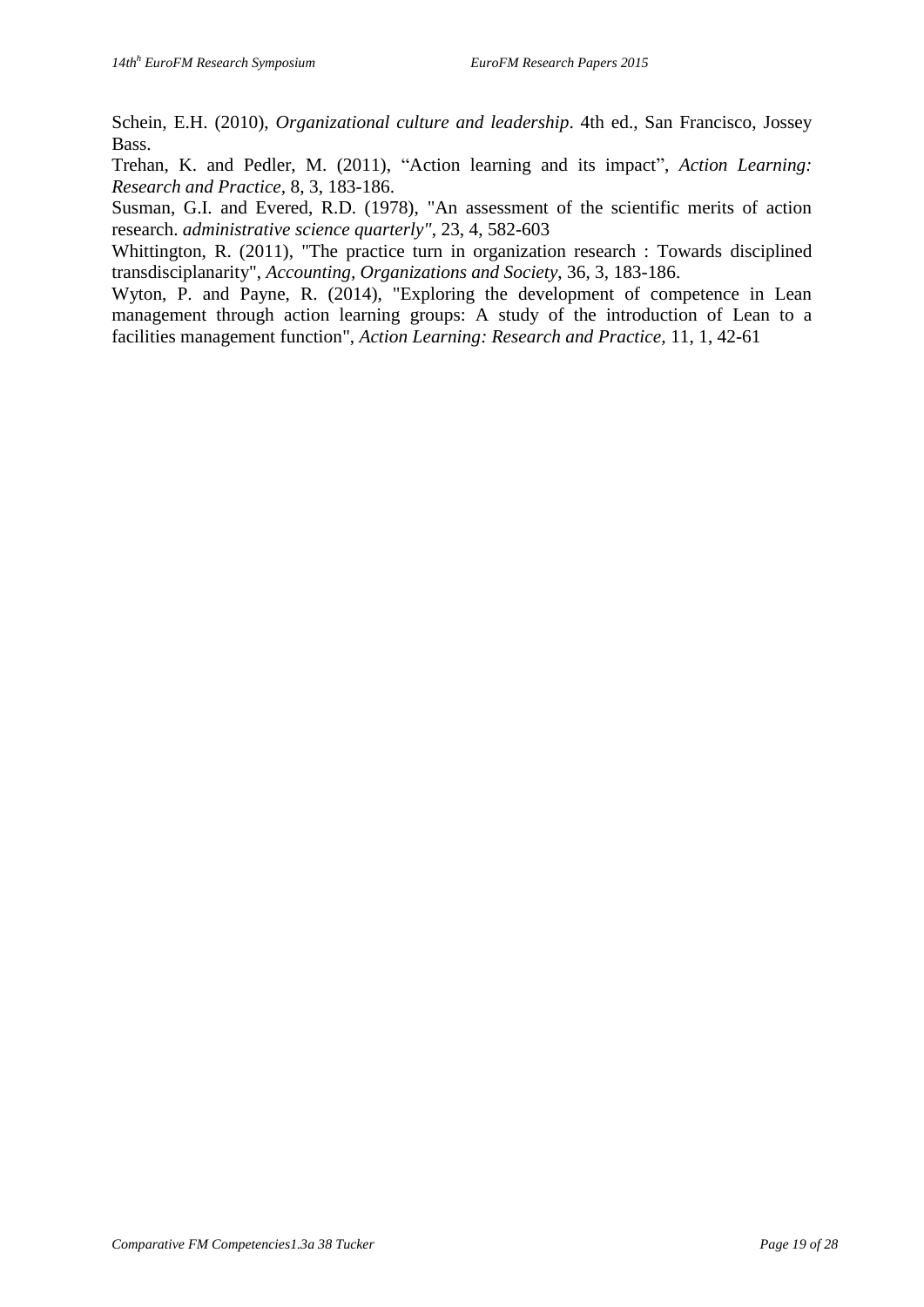# **Improving Facilities Managers through reflective practice education**

Melanie Bull Sheffield Hallam University [m.bull@shu.ac.uk](mailto:m.bull@shu.ac.uk)  $+ 44$  114 225 3240

# **ABSTRACT**

**Purpose:** Reviews the use of reflective practice education in facilities management (FM) and the impact this can have on decision making and innovation in the workplace. The two main drivers for the research were to understand how reflective practice was used by facilities managers and to comprehend whether reflective practice had benefitted individuals professionally.

**Design/methodology/approach**: Results came from a hermeneutic study exploring the use of reflective practice in FM. This study engaged practitioners who had all completed a part time undergraduate certificate in FM, delivered via block study and distance learning. The research was carried out using unstructured interviews, and emailed questions.

Findings: The research evidenced that there are benefits to facilities managers being more reflective in their working practice and facilities managers need encouragement to become reflective practitioners and to contribute to the wider organisation through improved service and innovation.

**Research limitations/implications:** One of the potential limitations was that the research was carried out with a small section of professional FM students from one university, and has not focused on FMs that have not been engaged in further education; although this was a qualitative piece of work and not aimed at generalisation.

**Practical implications**: Professional bodies, organisations and educators need to consider how they engage and encourage the concept of the reflective facilities manager.

**Originality/value:** Whilst there is literature in relation to reflective practice in education and management per se, this focused on the use of reflective practice in the workplace within an FM context. The benefits of such an approach have not, to my knowledge, been formally assessed in FM.

**KEYWORDS:** Facilities management, reflective practice, innovation

# **1 INTRODUCTION**

Facilities Management education does tend towards the more formal, technology based routes, as Steenhuizen et al (2014) discussed in their research on FM education within Europe focusing on professionals in Portugal and their definition of FM, how they deliver FM within their organisations and what education would be best for the Portuguese market. They recognised from their interviews that the majority of their interviewees discussed 'place' and did not acknowledge people or process and the managers had an in depth technical knowledge but felt that education needed to focus more on the soft skills in relation to management.

Alexander (2009:6) discussed the role of education in FM as being paramount and recognition of the need for managers, researchers and educators to be aware of organisational issues and trends to which FM must *'contribute and respond'*. Roper (2012:191) also recognised the issues with more traditional technology based education for FM, and reviewed a need for the FM to be able to cope with the '*complex social impacts that the workplace has on the worker and that the workers impart on the workspaces and the interactions of the users and space'* This approach is drawn from a social constructionism view and she feels that FM should be taught from this perspective. This would draw on a different way of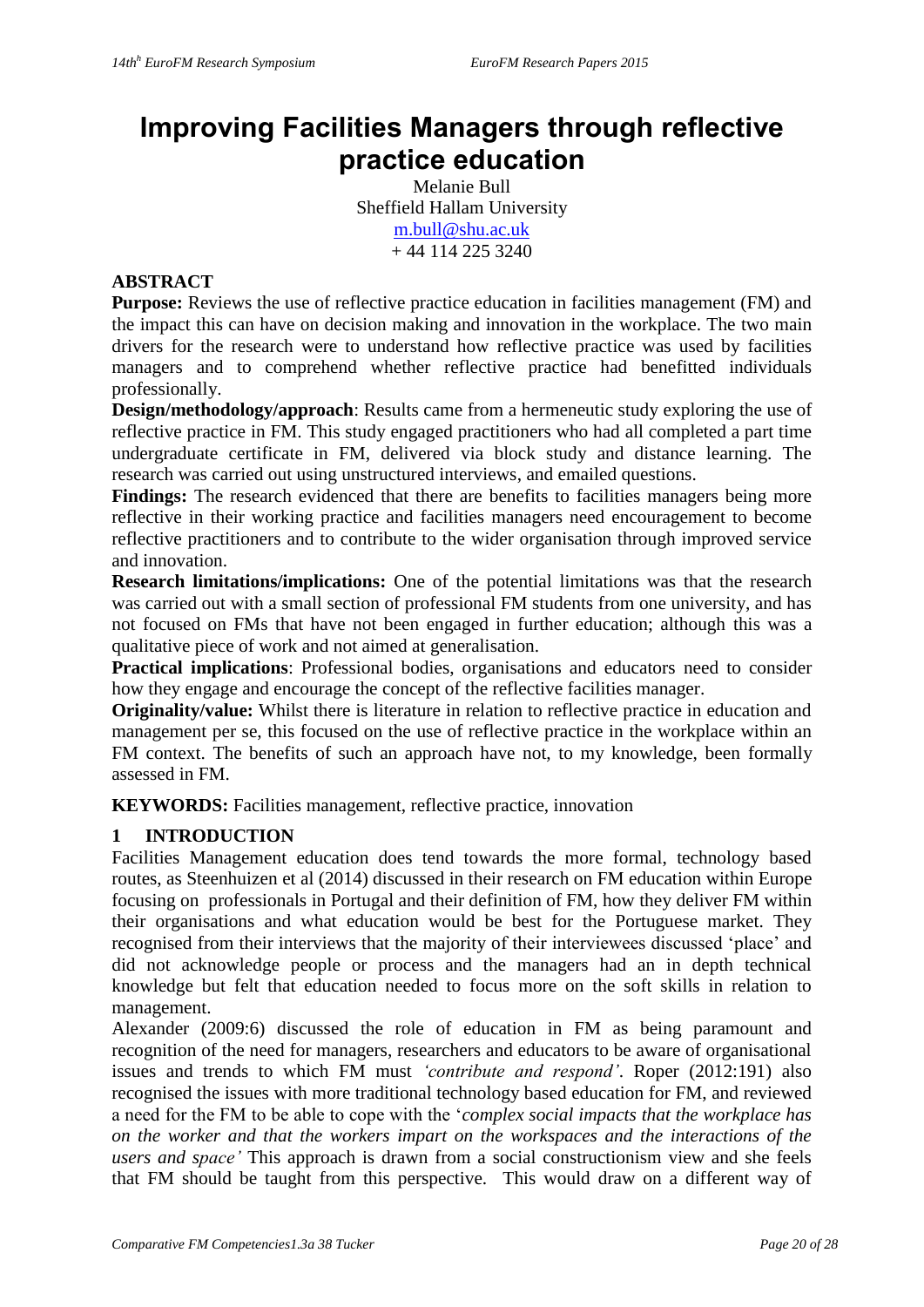thinking and this research suggests reflective practice has the potential to address these needs and engage FM students to see the world differently. Her ideas concur with our current course approach in using problem based learning, but we can further develop a greater understanding of how different people view the world from a different standpoint; as Roper suggested (2012:196) *"more elaborate and thoughtful approaches to educating the fully rounded professional".*

As Coenen and von Felton (2014) discussed facilities management is a service based industry and therefore education needs to also focus on management in relation to process, the tangibility management (the brand of FM, including uniforms of the FM staff, logos etc.), personnel management and relationship management. The author's wider doctoral research has highlighted how reflective practice has led to a change in all four elements, from the improvements in decision making and therefore innovation (process), the raised profile of themselves within the organisation (tangibility), increased self-awareness leading to improved communication with staff and end users (personnel management) and their ability to flex their behaviours according to the situation has improved relationships. This paper focuses on how teaching reflective practice in FM education to professional students leads to engagement in reflective practice in the workplace and improved performance.

#### **2 Literature review**

Bengtsson (1995) highlights four basic aspects of reflection: reflection as self-reflection, reflection as thinking, reflection as self-understanding and the distancing function of selfreflection. This is further reiterated by Boyd and Fales (1983), who see reflective learning as an individual process and internal examining resulting in a changed conceptual perspective. According to Bolton (2010:xix) reflective practice is *"paying critical attention to the practical values and theories which inform everyday actions by examining practice reflectively and reflexively. This leads to developmental insight."* Bolton further explains the concepts of reflection and reflexivity alongside the concept of values. *"Reflection is an in depth consideration of events or situations: the people involved, what they experienced and how they felt about it."* She also discusses that to fully engage in reflection, we have to be prepared to *"relive or review the experience"* and be able to *"replay from diverse points of view".* She continues to explain reflexivity as a way of "*standing outside the self to examine, for example, how seemingly unwittingly we are involved in creating social or professional structures counter to our espoused values."* By the meaning of values, she continues in explaining that these are manifested in practice. For example, *"we are what we do".* The recognition of the difference between our values in practice and our espoused values can be further explored through reflective practice to try to enable us to make them harmonious with each other. The definition from Bolton in relation to the terminology used to explain reflective practice complimented this piece of research, and agreed with my own pre-existing knowledge and understanding in relation to reflective and reflexive practice. Osterman and Kootkamp (2004:13-14) refer to reflective practice being designed as a way to " facilitate identification, examination, and modification of the theories-in-use that shape behaviour... requiring change in deeply held action theories". This explanation identifies the active as opposed to passive engagement with this practice. It is not simply naval gazing but a way of changing our own inbuilt assumptions and behaviours. Reflective Practice in Teaching

Reflective practice, as referred to by Bolton (2010:3) can be considered as being *"a state of mind"*, and therefore this is something that individuals have to engage with, it is not just a tool or technique to be used at particular moments but more a way of living. Reflective practice allows us to explore and question our own values, beliefs, behaviours ideologies and assumptions not just in the workplace or in our home environment, but in everything we do. Reflective practice often leads to action or a deeper reflective exploration of 'self'.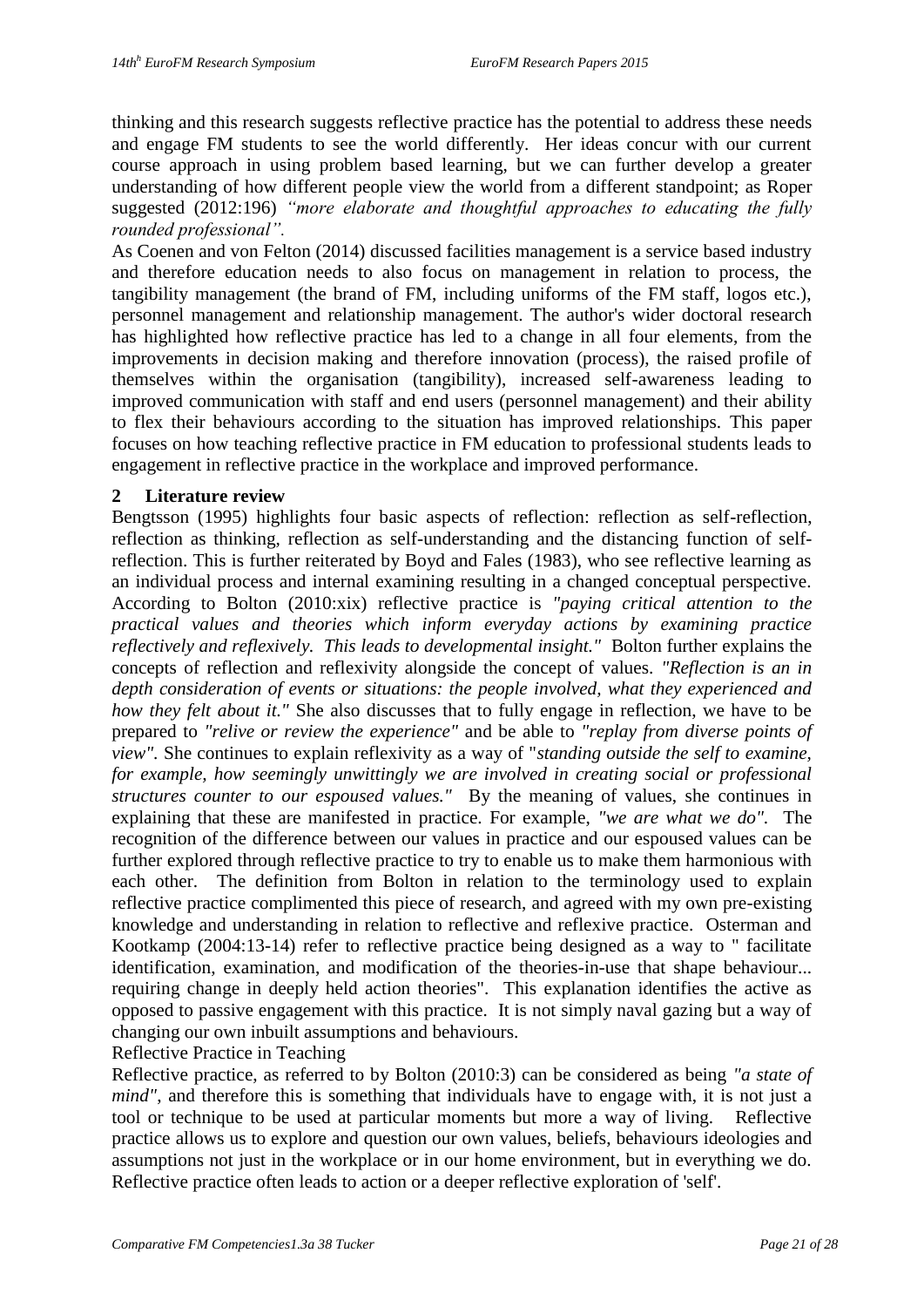The concept of reflexivity according to Cunliffe (2009) is taking reflective practice further in relation to not only understanding our practices but also how we relate with others; the creation or organisational realities of shared practice and also how we talk and use language. We can then recognise how our circumstances and relationships are considered in relation to our behaviours as opposed to merely reacting to them and this can help us to understand and revise ethical ways of being. We could also consider whether there is a difference between our values in practice and our espoused values, these being our core moral beliefs. This can be affected by our organisational values being different to our own. Bolton (2010) refers to reflexivity as an awareness of how I am experienced and perceived by others. Bolton also discussed her use of reflective and reflexive practice as a "through-the-mirror" method to allow for a combined reflexive and reflective journey.

Locating reflection in teaching practice can be evidenced back to Dewey (1933) as he considered the way of taking in new knowledge and the thought process that this can commence; he defined reflection as *"active, persistent and careful consideration of any belief or supposed form of knowledge in light of the grounds that support it and further conclusions to which it tends constitutes reflective thought"* (Dewey, 1933:9). As discussed previously this still has some focus on an active as opposed to passive process. Whilst Dewey does not refer to the emotional engagement in relation to learning and reflective practice, Boud et al (1985:19) defines reflection as *"a generic term for those intellectual and affective activities in which individuals engage to explore their experiences in order to lead to new understandings and appreciations".*

# **3 Research Methodology**

This section will focus on the approach to the research strategy, the chosen research method and some discussion on the social actors used within the research.

#### **3.1 RESEARCH STRATEGY**

The research has been carried out using a hermeneutic exploration. Hermeneutics is the study of interpretation (Follesdal, 2001) and the research has been an exploration of whether facilities managers are engaged in reflective practice and the benefits they feel this may have given them from both a personal and organisational context. The approach to the research has been through a qualitative investigation through the hermeneutic tradition as this allows for the researcher to engage in the understanding of meaning of everyday language and to try to form some concepts from this social world (Giddens, 1976) or the "lived experience" (Laverty, 2003) and also to ensure it is an interpretation of the information as opposed to a translation. Hermeneutics allows for a bottom up approach by adopting the position of the researcher as the learner rather than expert; therefore the learning will be taken from the experiences of the social actors. These lay concepts are taken to allow for the researcher to create more technical concepts which are created through iterations of examination and reflection, and further re-examination. The concept is not static and therefore allows for the researcher to explore the information and for it to be evolving throughout the process. The aim is to provide a useful description and understanding to fit the research being discussed (Blaikie, 2010).

The process of the hermeneutic cycle was drawn on from Gummesson's model (2000) which involved initial discussion of pre understanding, and acknowledgement of own life history and also exploration of the literature in reflective practice. The text from the interviews was then revisited in several iterations to reflect on the text, thoughts and the theory until understanding was gained on that particular theme.

Using the hermeneutic approach allowed understanding and reporting on the social reality of the "actors" and to create meanings and interpretations of their own thoughts, whilst trying to remain true to their language; there is also a need for the researcher to ensure that their own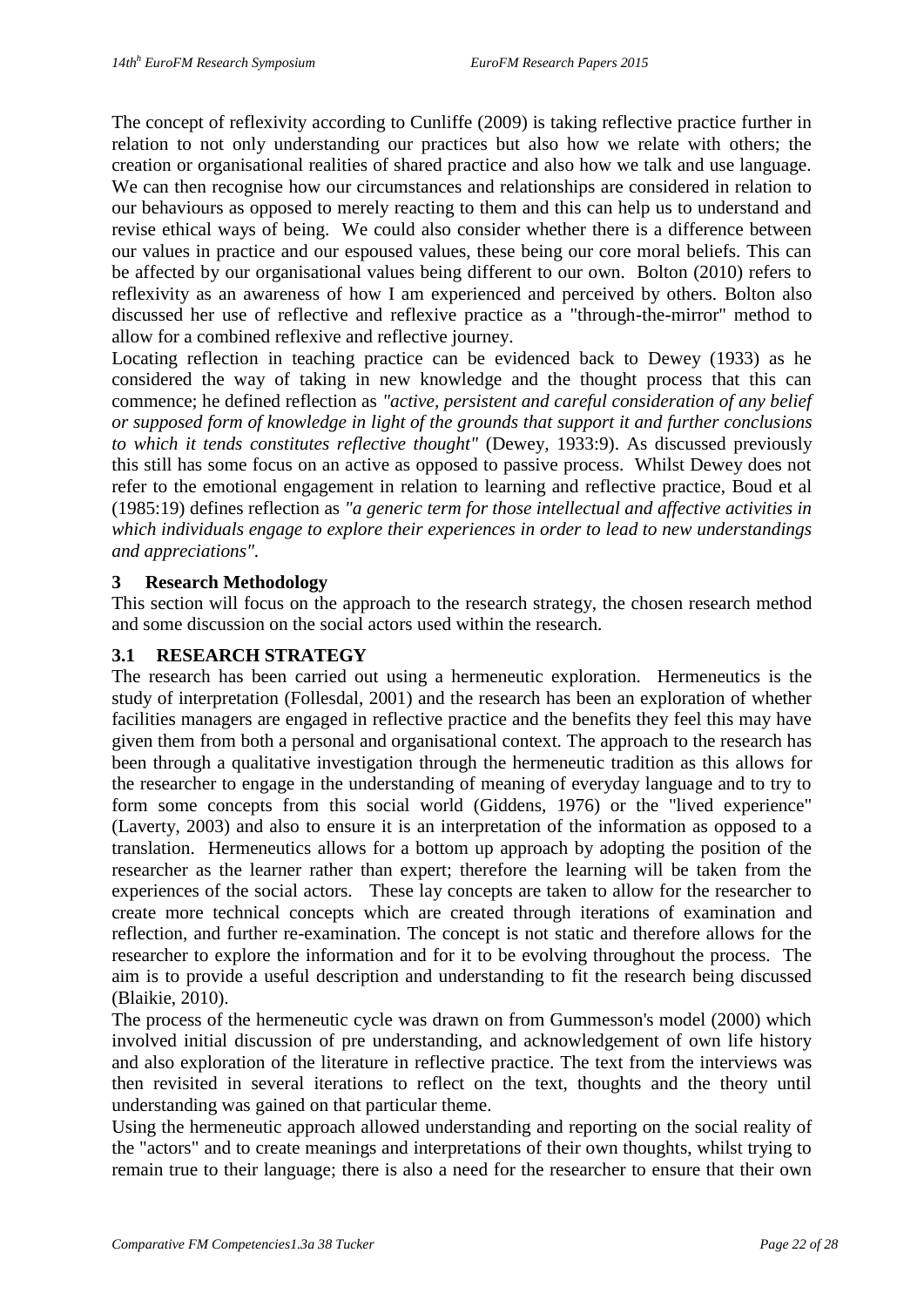interpretations remain true to the actors. It is important to stay within the information and to remain within the hermeneutic cycle and the recognition of own influences and the impact this has on the study needs to be recognised. In order for the research to be robust, all decisions should be reflected upon, including the use of the theoretical framework and be made explicit to others (Koch, 1996). The research has taken an emergent format within the tradition of interpretative research, and therefore the use of narrative and approaches evolved through the engagement with the text.

# **3.2 THE SOCIAL ACTORS**

The social actors were taken from students/alumni that have engaged with our professional programmes in facilities management, as these are all underpinned by reflective practice. As the students are based all over the UK due to the delivery method of the course, there is a mixture of face to face interviews and telephone interviews; and also emailed questions. These students are all part time professionals studying on a blended learning basis. From our course perspective, blended learning relates to part time distance learning and part time block study. The research included 34 email responses, 7 face to face interviews and 5 telephone interviews and I felt at this point that I had achieved theoretical saturation as there was nothing new coming from the interviews (Blaikie, 2010).

#### **4 The Hermeneutic exploration**

There is a dearth of literature in relation to facilities management and reflective practice, and whilst the professional body in the UK, British Institute for Facilities Management, discusses this as being a skill for facilities managers, there was no evidence of research focused on the benefits of using reflective practice in facilities management in the workplace.

 To aid the narrative discussions, Høyrup (2004) discussed the need to be able to understand the differences between levels of reflection and also to understand organisational learning and the links between the two. Moon (1999) stated there was no common and agreed upon concept of reflection but Høyrup focuses on the need to not necessarily define reflection but to distinguish between the levels of reflection, drawing on individual, interactional and organisational. Van Woerkom's (2003) view of reflection refer to the individual reviewing an experience, and refers to this as the reflective practitioner, however individuals can reflect together in an organisational context and this type of reflection is important for teams. To draw further on the discussion of reflection and critical reflection, Mezirow discussed critical reflection in relation to not only understanding the task itself, but also understanding the premise of problem solving. It involves a "critique of the presuppositions on which our beliefs have been built" Mezirow (1990:1). There is more concern with the why we have behaved or carried out a task in a certain way; the deeper exploration of self. Høyrup (2004:445) believes that 'reflection builds the bridge between individual and organisational learning.'

# **4.1 THE USE OF REFLECTIVE PRACTICE IN THE WORKPLACE**

As part of the interview discussions and the emailed questions students were asked whether they engaged in reflective practice and if so whether they could give some examples. The first examples lead to the use of reflective practice to focus on improvements within project work and/or how they delivered a service.

- "… reflecting on any similar work that has previously been undertaken which could guide future decisions. I would also reflect on situations and interactions when conducting staff appraisals for my team" (DO-email response)
- "Since 2011 then the FM team has carried out over 10 small office refurbishments with success, this has been achieved through me using my reflection skills and looking at how I project managed the very first project and how I managed the whole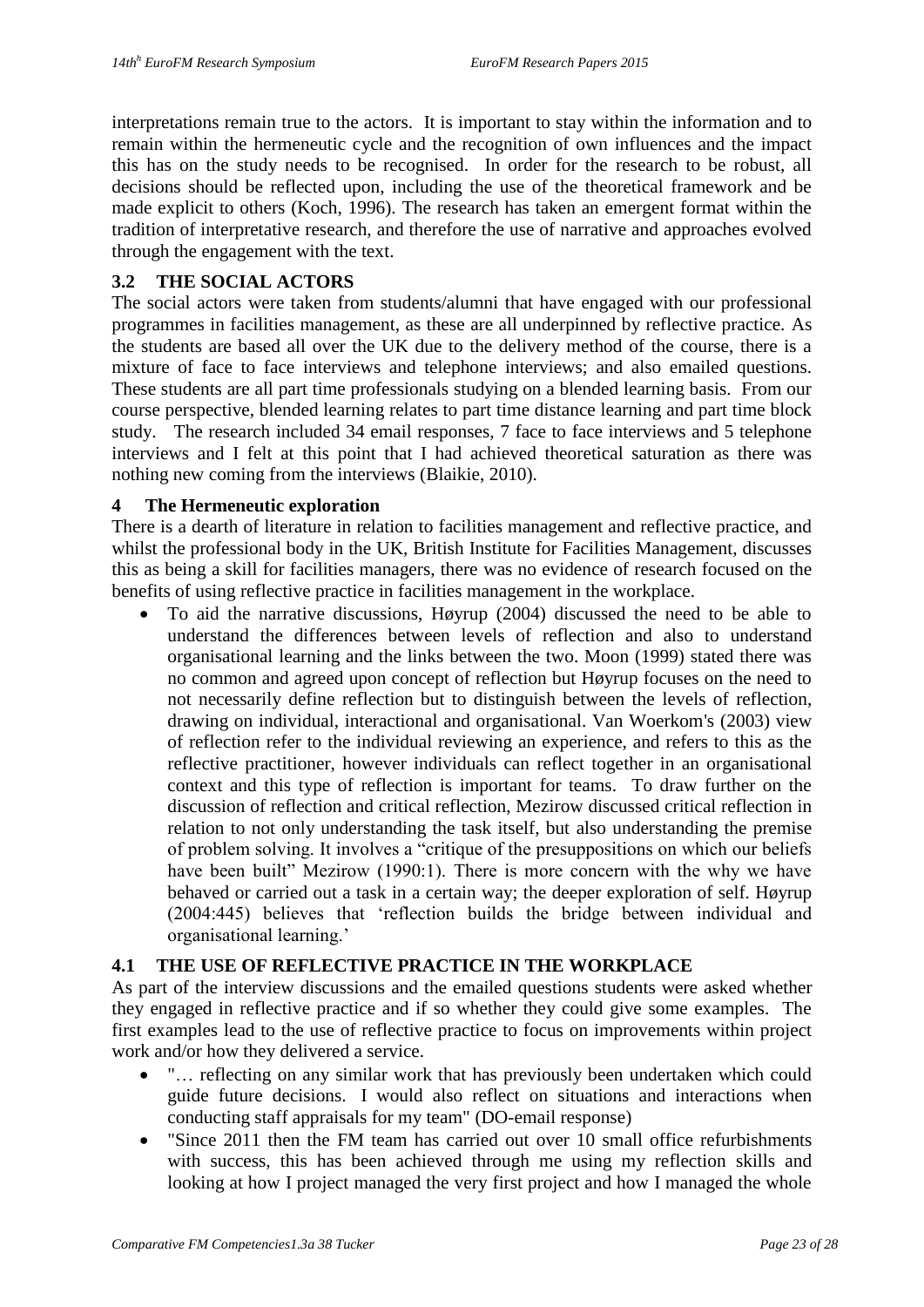process but more importantly how I felt as a person and project leader, and how my actions effected the project in general." (MP -email response)

From the interview text, reflective practice was used as a productive tool to aid learning from mistakes and to understand how this could be improved for the future. Reflective practice appears to be a practical tool which can be applied to understand how organisational practice and processes can be improved moving forward. This links to Dewey's (1933) concepts in relation to defining the problem and thinking ahead, therefore drawing from observation and investigation and leading to three areas, formation of a guiding idea for action or a plan; playing the new ideas with others, such as within the team; and then testing the idea in action (Høyrup, 2004). Boud et al (1985) refer to reflection as a process that links experiences (and this could be emotions, behaviours as well as processes) and a commitment to action, which again as discussed by the social actors appears to be the route that has been taken. The need to allow for time is crucial as well, to allow distance from the experience. Interestingly one of the email responses stated that they actually planned time in their diary for the purpose of reflection.

 I use it daily, a 1 hour session scheduled in my diary to take time out to reflect on work issues. I find it a really effective way of working out root cause of issues, outcomes and ways of making improvements for future. (LT - email response)

Referring back to Schön's (1991) concept of reflection in and on action, the responses showed evidence of reflection on action, having taken time away; as Boud et al (1985) would agree with, to reflect on their actions and the implications of them to then gain some further understanding to be able to make the changes. However Schön does discuss professionals relying heavily on the 'knowing in action' which relates to their tacit knowledge, and can allow individuals to make a split second decision based on their previous experiences and perhaps this relates to the very practical application of reflection by the social actors in relation to problem solving.

Verdonschot (2006) takes reflective practice further to try to address whether reflective practice can aid innovation in the workplace, and from the views of the students, there was evidence that having time and space to reflect on service delivery, or projects can lead to changes of improvement, and therefore some innovation in the workplace. For FM as an industry, the concept of innovation is vital, as most outsourced contracts now actually state a percentage of innovation is required every month. One of the respondents acknowledged the reactive nature of FM, but equally the importance of engaging with reflective practice with his team. Whilst this could be considered as a quality review, the reflective practice is evidenced by him recognising the need to engage in this process.

 "There is strength in the operational stuff that we do, for the reactive stuff we do, for the planning stuff we do… absolutely vitally important because most of the time if you are reacting to something it is not planned, it is last minute and if it is an emergency 'let's crack it, let's do it, but get it done'. But then, yes, take the time out and it is the hardest thing to do because you are moving onto the next thing, but what you need to do is stand back and get everybody round the table and go right okay, how did that go? (BF -telephone interview)

The above statement acknowledges how FMs can see reflective practice initially, "I am too busy"; "don't have time for that stuff"; "got to move on the next thing" etc., there could be a million and one reasons not to engage but the reality is above in black and white that actually having to deal with the situation in the moment is key, and decisions have to be made quickly sometimes, however, there also needs to be realisation that to prevent the same mistakes occurring the situation needs to be reflected upon to be able to change. In FM there needs to be a pause button at some point to understand the deeper issues behind the problems.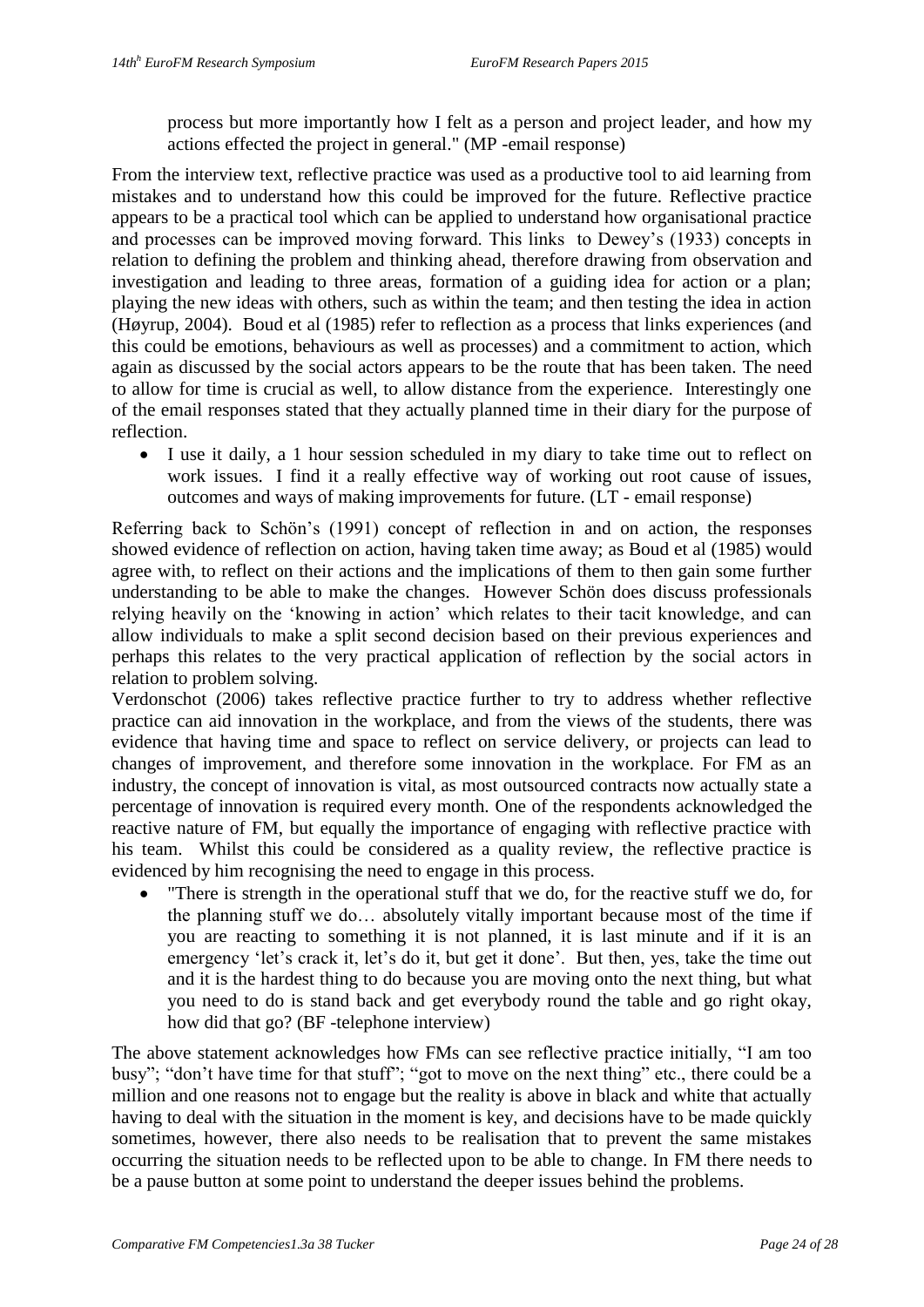The other aspect that came out in the use of reflective practice was the difference in dealing with situations involving people (as opposed to process or projects) linking to more general organisational behaviour. "*It can be a snap shot reflection after an interaction with someone and I think to myself 'did that go ok?' - Yes or no. Was I fair there? - Yes or no? Did I get what I needed there? - Yes or no. Depending on the answer and the importance of the situation will depend on if I give it anymore thought!" (WE- email response)* This response lends itself to the view of Schön's (1991) reflection in action and on action with evidence of both and also agrees with Swan and Bailey (2004) in recognition of interactions that went well. One of the FMs reflected on the working with other people and recognised that she had changed her style through using reflective practice… "*It has become a big part of how I work and how I treat other people now. …previously I had just gone' right, you are moving there' and just done it. Now, I am going 'okay, well how are they going to perceive it and trying to think ahead and stand back and think if that was me, how would I feel about it? What would be my concerns? … You are going into meetings and you are coming from their point of view. They realise that you are working with them and not against them."(FC-face to face interview)* There is greater consideration of people in relation to change projects and the use of empathy to explore potential misgivings from the people that are being moved and allowing her to review the way the change is delivered and how the people are engaged; evidencing a more in depth level of reflection.

# **4.2 "I DON'T USE REFLECTIVE PRACTICE"**

Out of the social actors that engaged with the research only two stated they didn't engage with it, however their comments evidence some engagement with their teams and their own personal reflection and learning, which led me to believe that there may be a barrier with the terminology. Both students reflected on learning and changes to service delivery, for example "*I haven't, although encouraged my team to do so and explained the process of learning. We do reflect on practice in working terms, for lessons learned, as opposed to personal behaviours and skill naturally, but perhaps not formally. Learning from experiences etc. (DL -email response)* In trying to understand and interpret the comments, it draws back to Schön's (1983) ideas on reflection in and on action in relation to the individuals perhaps not perceiving this as reflective practice as they are doing it in the moment, or 'thinking on their feet'. This concept of the terminology being alien as opposed to the practice would concur with the view of the student below:

"Reflective practice is something strange to me. I found it quite enjoyable when I got into it. I have actually done this for many years but never realised I was doing it. So I have been doing it unknowingly for many years, it is just basically reflective practice to me is going away and taking a long hard look at yourself and thinking right … what have you done right and what have you done wrong and being honest with yourself and learning. Reflective practice to me is a method for me to basically learn and improve what I am and how I behave. (TE - face to face interview)

Revisiting Edwards and Thomas's (2010) question whether reflective practice can be taught, their discussions almost counteract this, in that they have engaged with the learning and are now drawing on reflective practice as a learned skill and also, as Dewey (1933) discussed, as "lived practices" to enable them to become more self-critical.

Perceived risks of not engaging in reflective practice

This was an interesting question that came out in some of the interviews as they were unstructured discussions; but the responses led to interesting reflections on learning and being able to move forward. Some of the students reflected on the role of FM and equally the impact of working in the public sector and perceived risks of being outsourced. "*I think you constantly need to reflect on what you are doing, either whether you are in the private sector and wanting to expand and move out, or whether you are in the public sector and you are*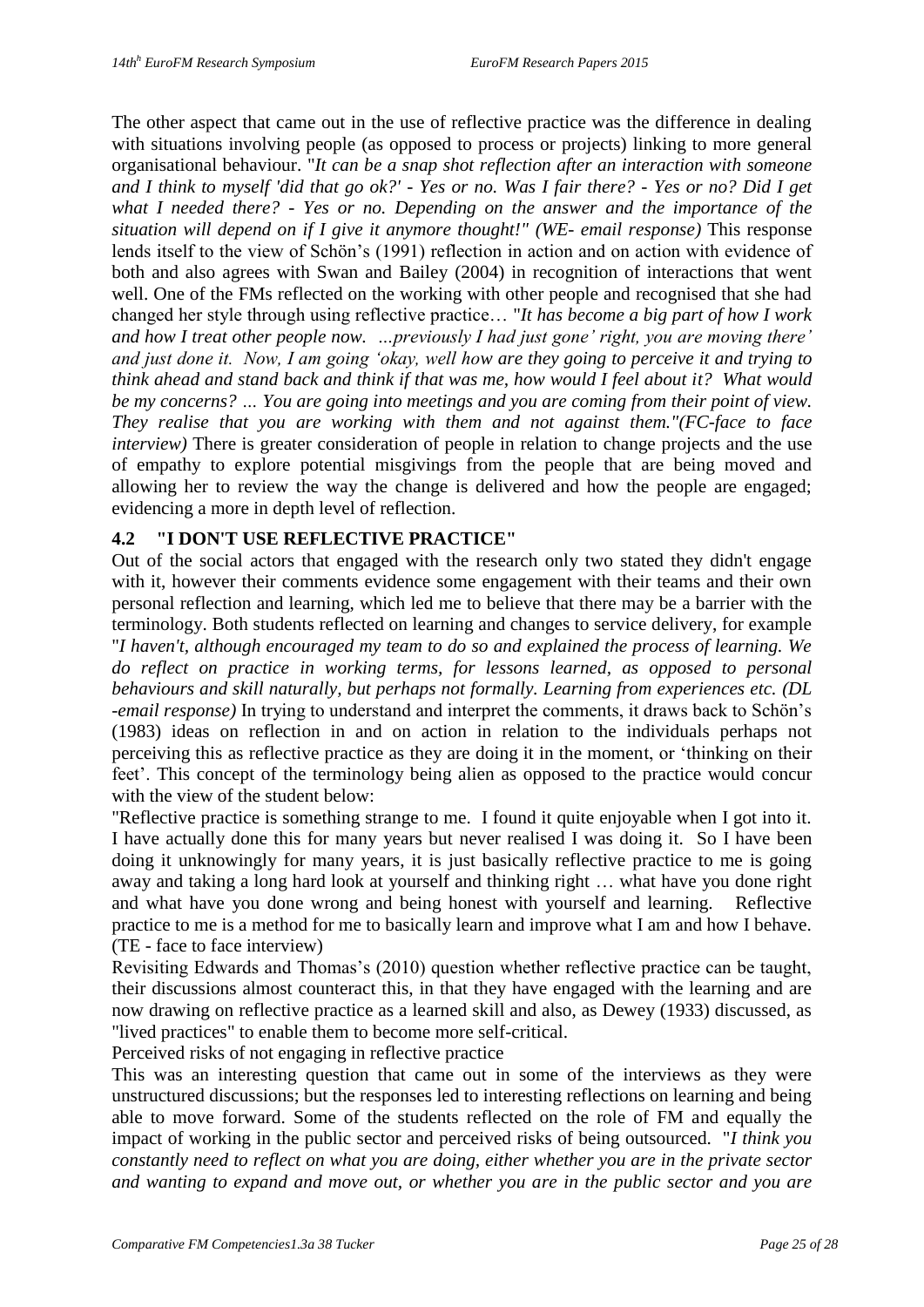*delivering the service and you want to make it better and constantly keep up there so you won't be outsourced*" *(BS - face to face interview)* There was also a view of "*If you don't reflect, you don't learn; you don't improve. If we don't learn, we don't develop and we don't improve; we leave ourselves open to outsourcing or rival private organisations coming in and taking it from us." (TE -face to face interview)* Another view from an FM in a private sector organisation with an inhouse provision stated *"If you don't reflect, you don't identify any opportunities" (BF-telephone interview).*

There was recognition of the need to continually improve service. Verdonschot (2006) discussed reflection with the future as a good starting point as this can lead to innovation and breaks away from the more traditional or dominant ways of thinking. "It can have three starting points - past, present and future" (Verdonschot, 2006:675). This was reiterated by TM (face to face interview) as she stated *"I think once you start using it, it makes you stop and think about your actions in the future. You sort of almost reflect in advance, well it's not reflecting in advance but you think about the implications in advance and what the possible outcomes could be, so it is a more measured response than we might have had in the past."* This concurs with Op de Weegh (2004) who discusses the need to let go of existing frames of reference and create new ones.

Perceived importance of engagement in reflective practice for facilities managers

Throughout the interviews, discussions took place about the importance of reflective practice in relation to facilities management. The British Institute of Facilities Management (BIFM) encourages reflective practice through their courses and as part of the continuing personal development of their members and there was a need to understand from our students whether they felt reflective practice was a key skill for the industry. Some of the comments reinforced the importance of reflective practice for the profession:

"I think BIFM need to train their FMs to think before they shoot really. FMs … are very lively people and they are very vocal by virtue of what they do and I think the reflective practice would help them more in their role to be more accepting… it is getting back to the communications side as well and how you communicate in the right way with the right people at the right time." (FC -telephone interview)

 "It identifies opportunity for process improvement I think, that could be financial, that could be engagement that could be how you are perceived within the business as a department. Another benefit is that if you do it right you take your relationship with your contractors or your staff to another level?"(BF-telephone interview)

Both statements have focused on improved relationships and a more honest and open environment for communication drawing also on empathy. Some of the social actors also referred to engaging their team in reflective practice to have the concept embedded in order to encourage improvements in service delivery; they did identify that they didn't use the terminology, but explained the concepts as "it is about revisiting, looking back and would you change anything" (BF-telephone interview). The approach has enabled the team to understand the reasons behind reflective practice, but has also enabled them to continually learn from these experiences.

Emancipation and empowerment are considered in Moon (1999) in a discussion of the purposes and potential outcomes for reflection. In summary these are:

- Consider the process of our own learning
- Critically review something
- Build theory from observations
- Engage in personal or self-development
- Empower or emancipate ourselves (Moon, 1999:23)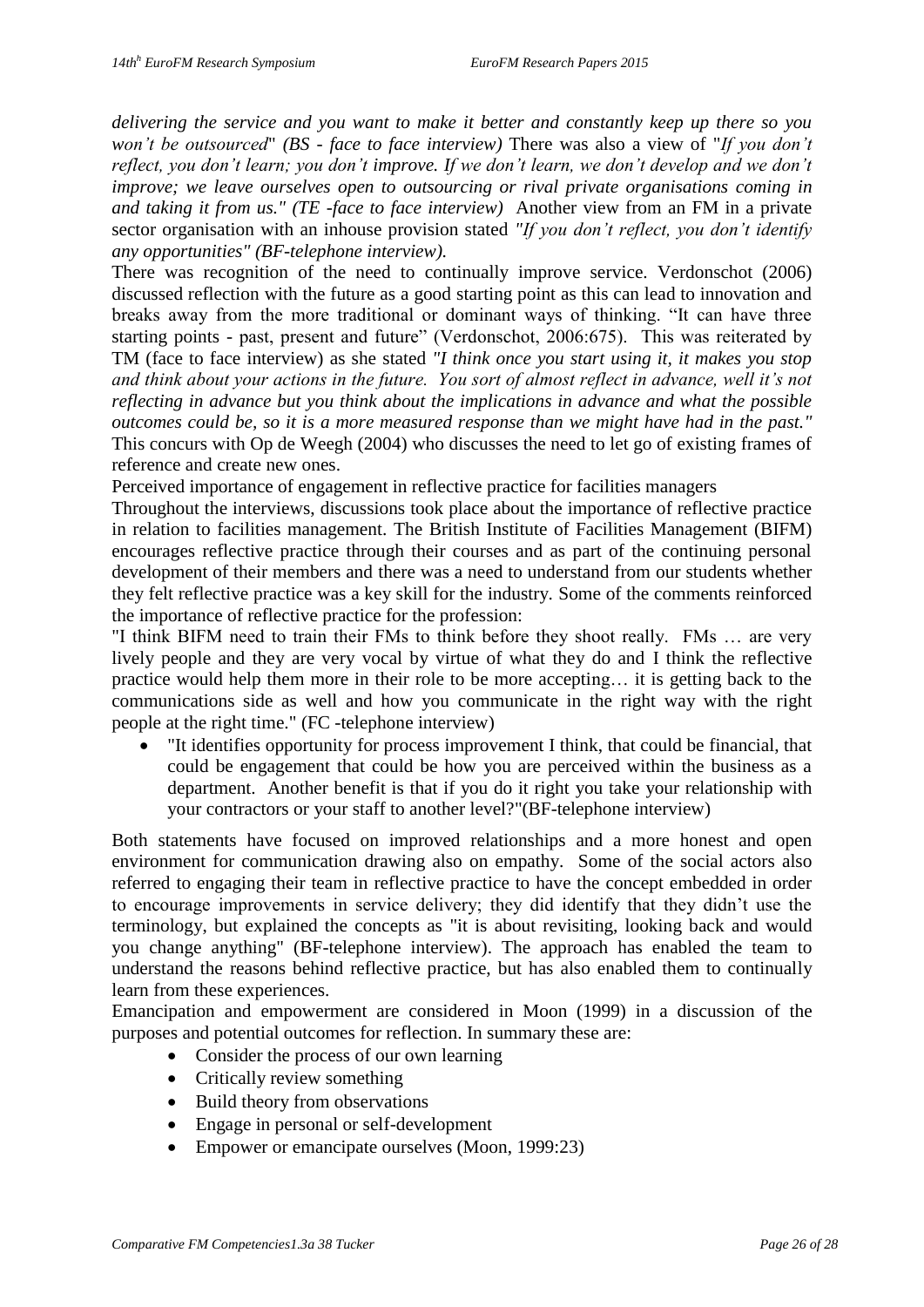In relation to the delivery of the reflective practice module on the FM course, the first 4 elements of these are addressed not only through the module but across the course which does ask students to use their reflection across several models to aid in their critique of organisational practice. The element of empowerment or emancipation of self can be a demonstration of reflection to understanding self and moving away from 'group think'. However, I hasten to add that this research was not focusing on emancipation. Moon (1999) encapsulated the discussions from the social actors, in the sense of engagement and reviewing performance from a critical perspective.

#### **5 Conclusion**

In a fast moving environment there is a need to encourage FMs to be more open to reflection to allow them the time and space to think differently, to change the organisational treadmill and to make differences to the practice. As Raelin (2002) highlighted action is paramount from an organisational perspective, but this research highlighted that the ability to take the time to step back and reflect on the delivery of FM services, has led to improved ways of working. So whilst the decision or the action may not be immediate, the benefits outweigh the time of correcting or resolving problems. Facilities management is a complex working environment, which deals with operational, tactical and strategic issues and has numerous amounts of very different soft and hard services roles falling under its remit. Using reflective practice as an underpinning for all courses related to facilities can help the individuals to constantly challenge their values and beliefs in the workplace in order to continually innovate in the changing world that is FM.

The learning from the research and the use of reflective practice can also be considered in team development. As evidenced by the social actors, they have taken the use of reflective practice to further develop their own FM teams and their skills to enhance working practice from an interpersonal and organisational perspective. To encourage a lived practice (Dewey, 1933) students need to be engaged in reflective practice from the start of the course, in relation to their learning and also their workplace practice. King (2005) discussed adult education theory and suggested that learners may reawaken their intellectual side by their return to education and therefore in learning which encourages critical reflection may then be able to challenge their own values and beliefs as their level of confidence grows. FM by nature requires individuals to manage a myriad of relationships, and using reflective practice and gaining increased self-awareness may be a way of improving them.

#### **REFERENCES**

Alexander, K. (2009) *European Facilities Management. The next generation. Futures EuroFM research project.*[Online] *Last accessed 4 August 2014 at* [www.ifma.org/docs/fm](http://www.ifma.org/docs/fm-forecasts/2010_eurofm.pdf?sfvrsn=2)[forecasts/2010\\_eurofm.pdf?sfvrsn=2](http://www.ifma.org/docs/fm-forecasts/2010_eurofm.pdf?sfvrsn=2). Bengtsson, J (1995) What is reflection? On reflection in the teaching profession and teacher education. *Teachers and Teaching: Theory and Practice*, Vol. 1, No. 1, pp. 23-32.

Blaikie, N. (2010) *Designing Social research,* (2nd ed.) Polity Press, Cambridge

Bolton, G (2010) *Reflective Practice. Writing and Professional Development,* 3rd Edition. Sage, London

Boud D.*,* Keogh R. *&* Walker D. *(*1985*)* Reflection: Turning Experience into Learning*, Kogan Page, London*

Boyd, E.M., and Fales, A.W. (1983) Reflective learning: key to learning from experience. *Journal of Humanistic Psychology,* Vol 23, No. 2 pp 99-117.

Cunliffe, A.L. (2009) Reflexivity, learning and reflexive practice. In: Armstrong, S. and Fukami, C (Eds). *Handbook in Management Learning, Education and Development.* Sage, London

Dewey, J. (1933) *How we think.* Houghton Miffin Company, Boston, MA